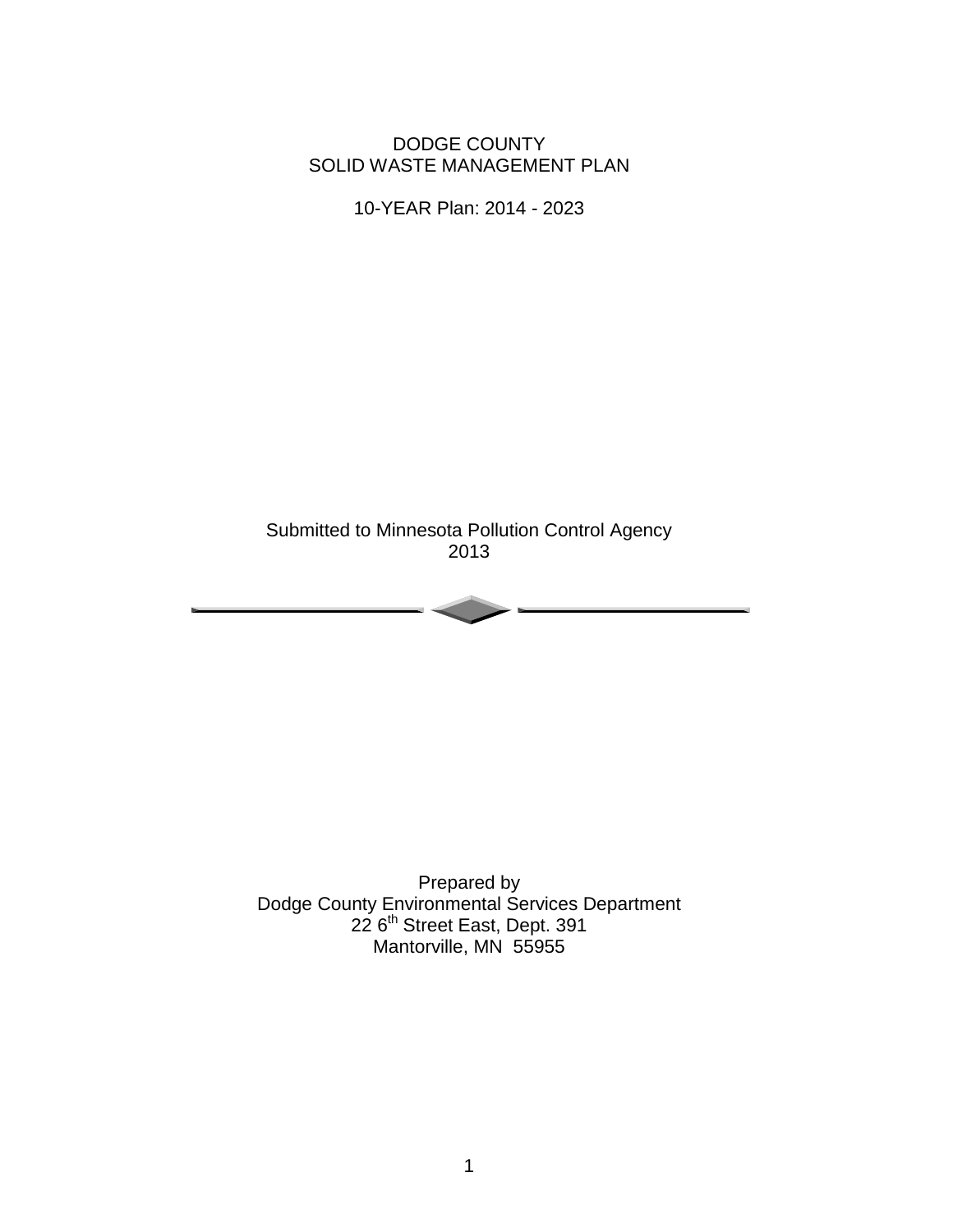## **EXECUTIVE SUMMARY**

### INTRODUCTION

The 1980 Waste Management Act and amendments require Minnesota counties to establish a Solid Waste Management Plan. At that time, the plan was required to be updated every 5 years. Dodge County first adopted its Solid Waste Management Plan in 1984. It was amended in 1985 and approved by the Minnesota Waste Management Board in March 1986. The plan was again amended in 1991 to include actions designed to meet waste abatement goals outlined by "SCORE" legislation. In 2003, a ten year update was approved to include county objectives through the year 2013.

The following information updates the 2003-2013 Dodge County Solid Waste Plan and amends the plan to include county objectives through the year 2023.

#### CURRENT AND PREFERRED SOLID WASTE SYSTEM

The Dodge County Solid Waste Plan has been developed and fully implemented based on Minnesota's waste management hierarchy as described in Minnesota Statute 115A.02:

- 1. Waste reduction
- 2. Reuse
- 3. Recycling
- 4. Composting
- 5. Incineration/Waste to Energy
- 6. Landfilling

All mixed municipal solid waste (MSW) generated in Dodge County is designated, by ordinance (see Appendix J) to a County Transfer Station.

From the Transfer Station, processible MSW is transported to the Olmsted Waste to Energy Facility (OWEF). The OWEF is obligated, through a joint agreement between Dodge and Olmsted Counties, to incinerate the MSW; creating steam and electricity. When the OWEF is not available due to repair and maintenance, all MSW is delivered to the Olmsted County Landfill. Waste that is non-processible at the OWEF must also be landfilled. Since operation began in 1987, the tipping fee at the OWEF has risen from \$35.00/ton to \$105.26/ton. The cost of landfilling has risen from \$30.00/ton to \$105.26/ton. Approximately 6589 tons of Dodge County MSW was incinerated in 2011; approximately 866 tons were landfilled, 453 tons were composted in 2011.

Dodge County has implemented a comprehensive drop box program for collection of recyclable materials. The County has 10 drop box locations, serviced by county personnel. Several private businesses handle selective recyclables within the county. Licensed waste haulers provide curbside collection. In addition, the county operates a central yard and food waste-composting site. Other municipalities in the county also offer yard waste composting sites for their citizens. In 2011, approximately 5000 tons of material was recycled in Dodge County; thirty eight percent (38%) of the total mixed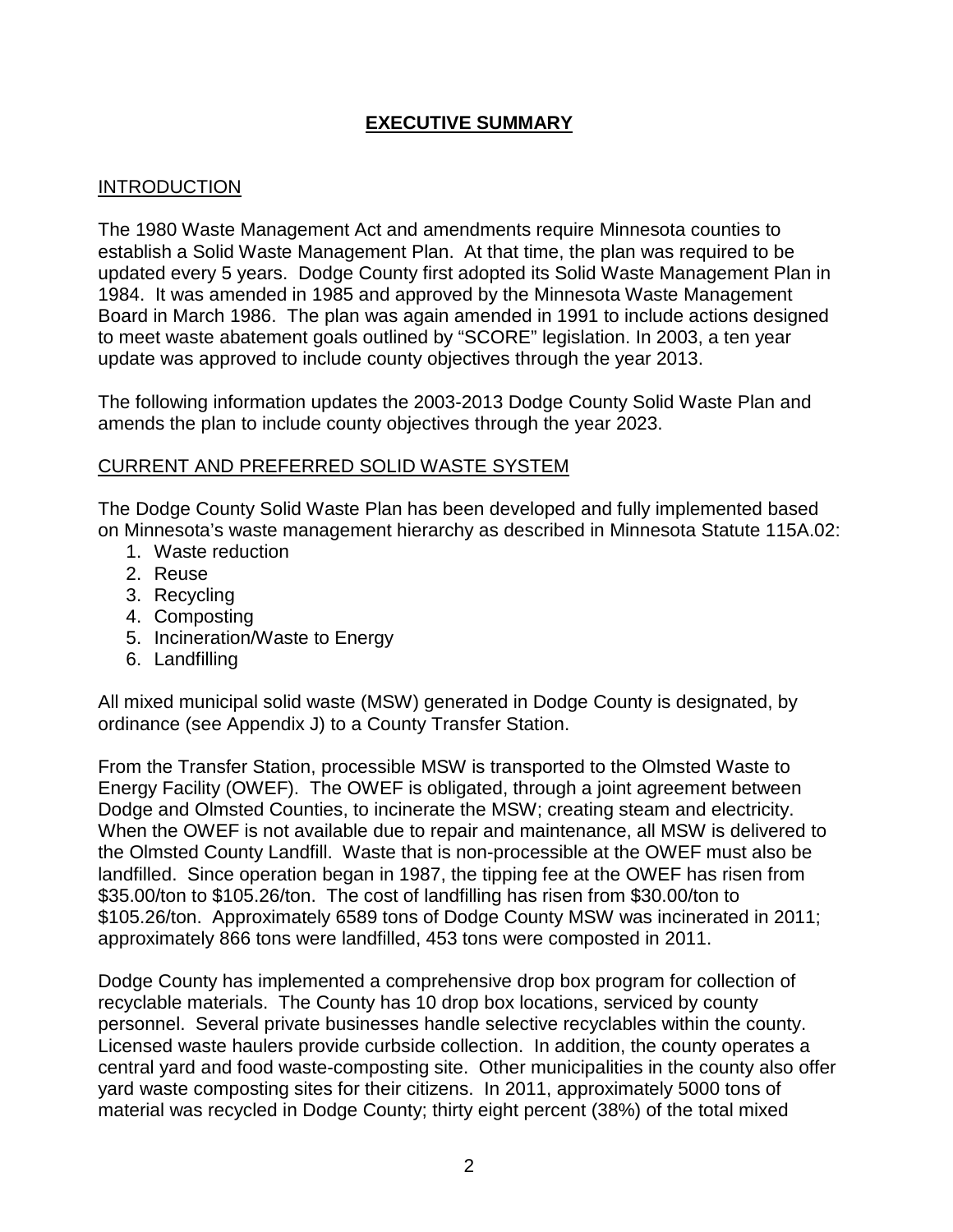municipal solid waste generated in the county. The current cost of all waste recycling collection and processing is approximately \$57/ton. An Electronics Waste Recycling Program was started in 2005. Electronic products are accepted from residents and businesses at the Recycling Center. Several private businesses that sell electronics also offer a take back program in the area. The recycling process of electronic waste is handled through contracted services.

Dodge County is part of the "Take It to the Box" program that encourages people to bring their old and unused prescriptions, over the counter medications and pet medications to the Dodge County Sheriff's Department or the Kasson Police Department. The medications are securely taken to a hazardous waste incinerator and disposed of to make them less available to youth and protect the soil and water from improper disposal.

Sharps/syringes are now accepted at the Dodge County Transfer Station/Recycling Center. They are accepted at no cost to the customer but need to be in a puncture proof, leak proof container. They are stored in a gondola in the Recycling Center Building. The disposal of the sharps is handled through an agreement with the Mayo Clinic medical incinerator in Olmsted County.

Textiles are a considerable portion of MSW tonnage that goes to the OWEF, therefore, in 2011, Dodge County has partnered with USAgain to collect, recycle and reuse clothing, shoes and other household textiles. There are 4 drop off locations that USAgain services and maintains in Dodge County. USAgain currently shares a portion of its annual sales with its site sponsors.

See Appendix D for a summary of the County's 10-year waste management budget and see Appendix F for a summary or the County's waste management and recycling goals.

#### FUTURE WASTE MANAGEMENT

The County's primary objective is to manage waste in a manner that poses the least amount of environmental risk at the lowest cost possible.

All Dodge County residents and businesses have the option of hiring a licensed commercial garbage hauler to collect and deliver their garbage to the Dodge County Transfer Station or self-hauling their own to the Dodge County Transfer Station during business hours. Dodge County will continue designation of MSW, (see Appendix J), to the County Transfer Station and fulfill the contract with Olmsted County for waste to be processed at the OWEF.

Dodge County plans to continue implementing an aggressive waste education program designed to illustrate benefits of integrated management methods.

Dodge County plans to continue to implement a comprehensive recycling program including ten full service drop-off locations for rural residents and weekly curbside collection for municipal residents and businesses. Drop boxes and the curbside program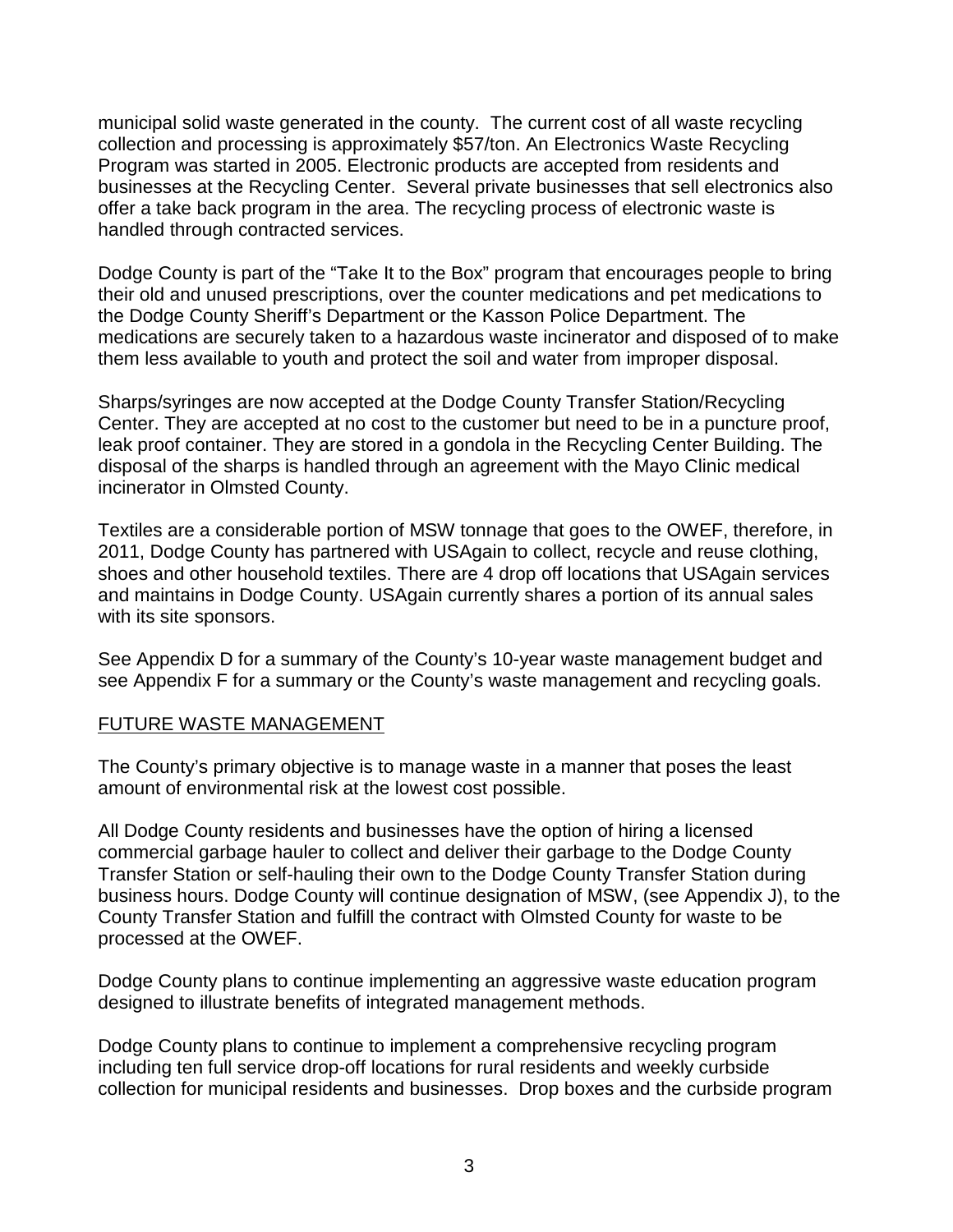will allow most materials to be co-mingled for collection. All materials will be accepted at the county's recycling center located at the existing Dodge County Transfer Station site.

Dodge County will maintain a central drop-off site for yard waste composting. Sites in each city will likely remain available to local residents. Back yard composting of yard waste and food waste will be strongly encouraged.

Dodge will continue to recover recyclable materials readily available from the MSW that is delivered to the Transfer Station. MSW will continue to be transported to the Olmsted Waste to Energy Facility or by-passed to the Olmsted Sanitary Landfill when the incinerator is at capacity or down for maintenance as per the Joint Agreement between Dodge and Olmsted Counties. The Agreement is enforceable until June 2028.

Proper management of household hazardous waste is important to Dodge County. The County is contracted with the Olmsted Regional Hazardous Waste Facility. The contract allows Dodge County use of the facility and staff. Dodge County plans to continue this working relationship.

Dodge County also intends to continue to landfill non-recyclable demolition debris. The county's existing demolition landfill has at least 30 years of remaining capacity.

Dodge County's existing waste management services are very successful. Sharps disposal, electronics recycling, clothing and shoes recycling, and the Take it to the Box program are recent additions to the effort of reducing the amount of MSW taken to the OWEF and Kalmar Landfill. However, the county is continually reevaluating the program in search of efficiencies, waste abatement opportunities, and cost savings. Several options that will continue to be studied in the next ten years include:

- 1. Developing a "reuse center" for sale of waste items,
- 2. Composting source separated food waste and other organics,
- 3. Establishing satellite drop-off centers for rural residents to bring in MSW, problem materials, and recyclables.
- 4. Implementing policies and ordinance that will ensure that the county continues to effectively carryout its Waste Management Plan.
- 5. Recycling and reuse of demolition debris such as concrete, asphalt, shingles, and wood.
- 6. Constructing and implementing a 20kw photovoltaic system to supply the majority of electric load for the Recycling Center and Transfer Station. A solar array is proposed for 2013.
- 7. Improving an education program that focuses on: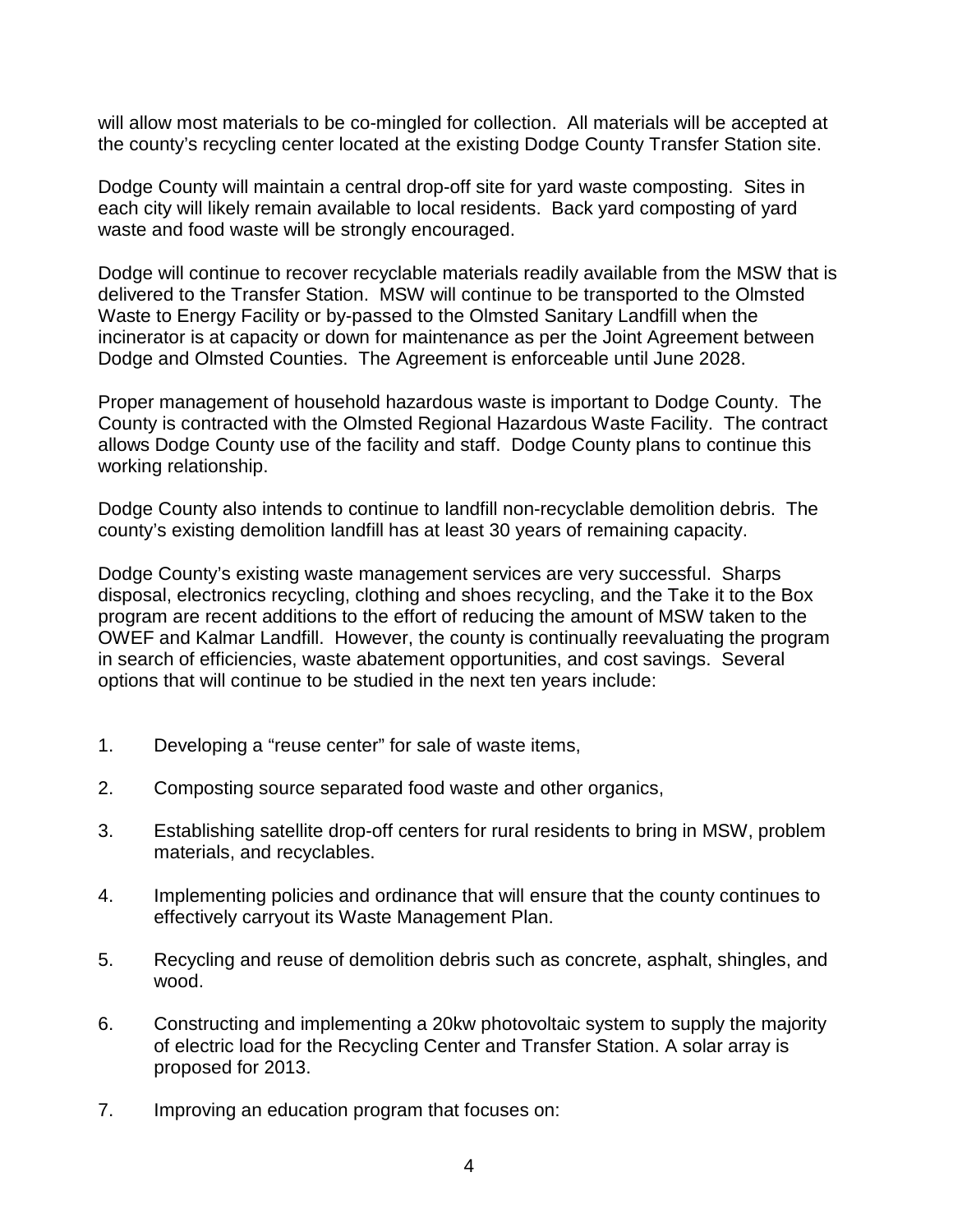- a) Defining waste as a "resource" not just a nuisance,
- b) Face to face communication,
- c) Distribution of education materials to "captive" audiences e.g. new residents, new businesses, permit applicants, etc., and
- d) Setting goals that people can really understand, communicate, and support (e.g...."zero waste"); clearly present community and county goals, track progress, and publish results.
- e) Improving waste abatement in schools and businesses.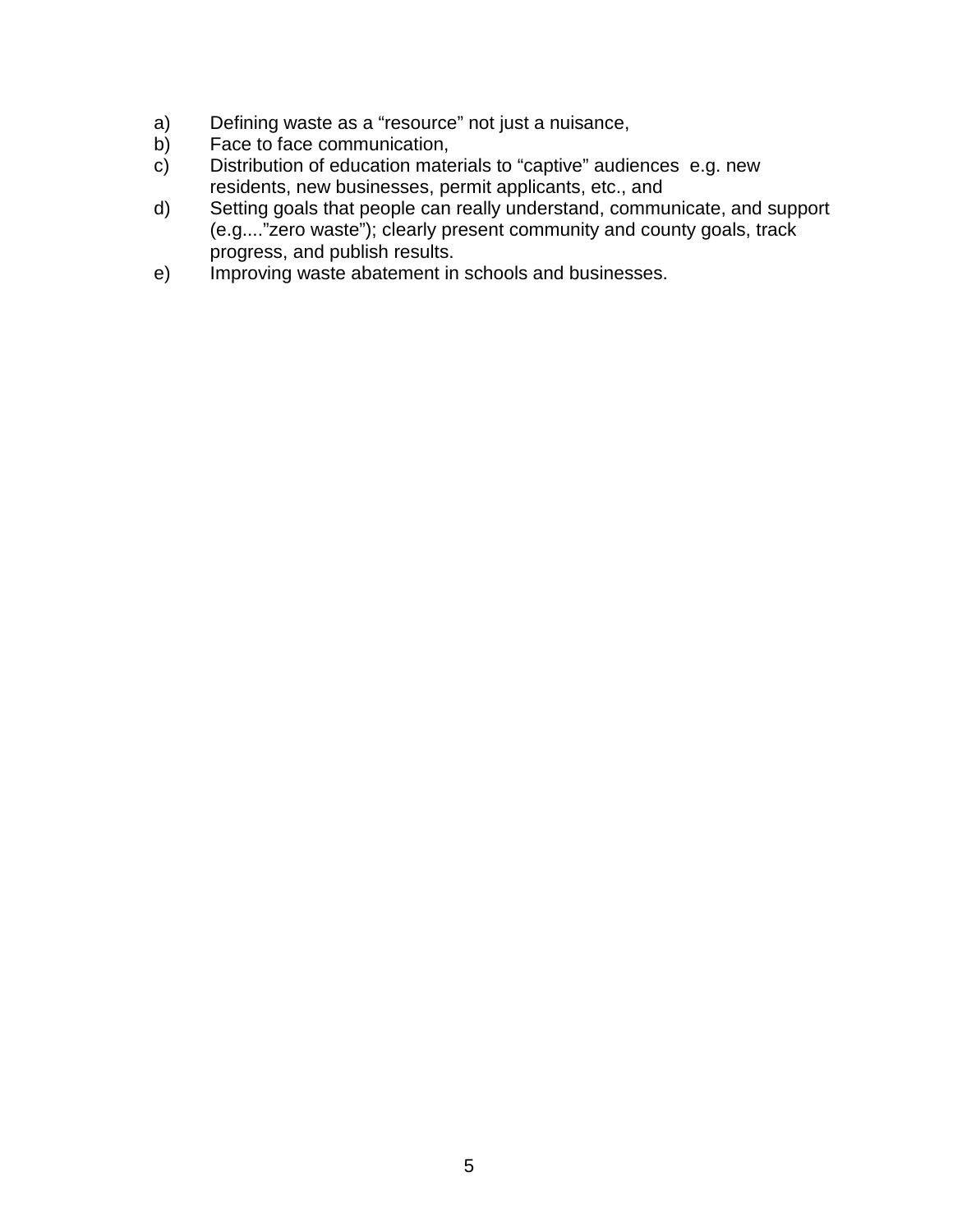### **SOLID WASTE MANAGEMENT PLAN, 2013-2023**

### SUMMARY OF EXISTING SOLID WASTE MANAGEMENT

#### A. BACKGROUND

A general knowledge of the County, its population, transportation, land use and geography are helpful in understanding the solid waste management recommendations contained in this Plan. This brief section will attempt to familiarize the reader with the County's characteristics. Other sections of this Plan will go into more detail as necessary.

Dodge County is located approximately 60 miles south of the Twin Cities Metropolitan area and is within its trade area for many services. Dodge County has six small incorporated communities offering basic economic services. The County is within the trade areas of three larger neighboring communities: Rochester to the east, Austin to the south and Owatonna to the west. Geographically the County is one of the smallest in the State being approximately 24 miles north-south and 18 miles east-west.

The County lies in an area of the state well served by major state truck interstate highways. Interstate 35 and U.S. 52 serve the County with four-lane north-south access and Interstate 90 is available to the County as an east-west route. Within the County itself, U.S. 14 and T.H. 30 serves as an east-west access while State T.H. 56 and 57 serve the County with north-south access. In addition, County state-aid highways, county roads, and township roads provide well-maintained, efficient inter-county service. See Figure 1. Of particular importance is U.S. 14, which provides access from central Dodge County to the City of Rochester. This is the only four lane limited access route in the County and links Dodge Center and points west with Rochester.

In terms of political subdivisions the County is made up of 12 townships: Ashland, Canisteo, Claremont, Concord, Ellington, Hayfield, Mantorville, Milton, Ripley, Vernon, Wasioja, and Westfield; six incorporated cities: Claremont, Dodge Center, Hayfield, Kasson, Mantorville, and West Concord; and at least four unincorporated villages made up of farm and residential dwellings and limited commercial services; Wasioja, Concord, Berne and Oslo.

Dodge County's land use is characterized as predominately agricultural with scattered woodlots associated with farmsteads and river valleys. Population density is low, typical of farming areas. The only population concentrations occur in cities, villages and a limited amount of suburban residential development near Mantorville, Kasson, and Dodge Center. These developments are usually oriented toward the rivers or streams in the area. Each of the cities has with it an expected amount of commercial/industrial "strip" development associated with major highways. For the remainder of the County, structural development primarily consists of farmsteads and scattered single-family homes on large tracts.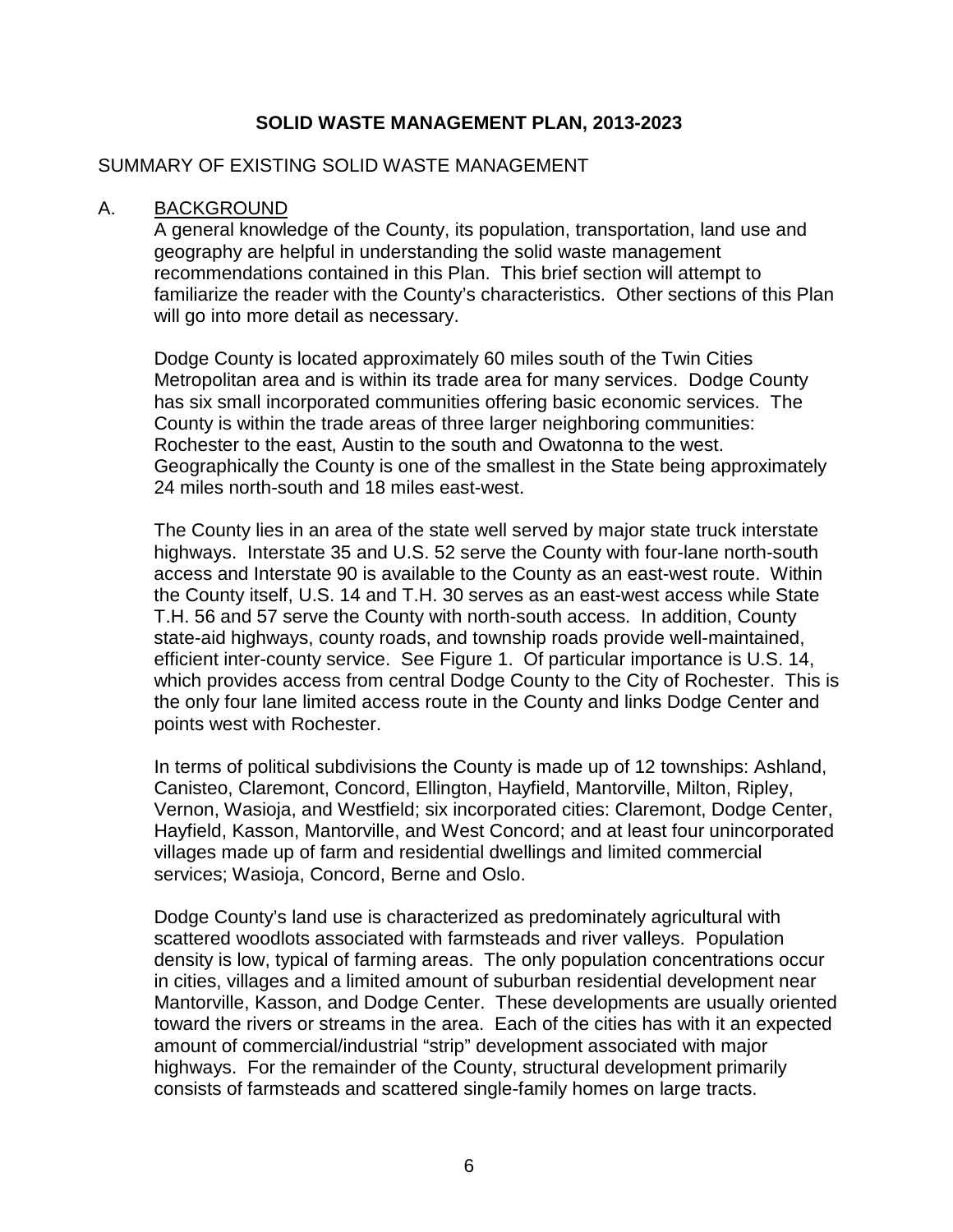The predominant natural resource of the County is its relatively flat, reasonable well drained (for Minnesota) agricultural lands. Over 90% of the soils in Dodge County are placed in USDA productivity Class I, II, or III, indicating soils best suited for agricultural production with the least amount of conservation management practices required.

Dodge County lies within three watersheds and is at, or very near, the headwaters of each. The largest portion (85%) of the County is drained by tributaries of the Zumbro River. Drainage is to the east, eventually discharging to the Mississippi River. The Root River drains the very southern portion of the county, flows east, and also enters the Mississippi. The Cedar River drains the southwestern portion of the County flowing south to the Iowa River and eventually the Mississippi.

Agricultural practices provide the county's economic base. However, majority of the county working residents are employed in regional centers such as Rochester, Owatonna, and Austin. Dodge County facilities project the current employment numbers to stay the same at 172 at the courthouse, Public Health and Highway Dept. facilities and around 92 for the Fairview HealthCare Facility which is a Dodge County entity. Wages for the Solid Waste portion of Dodge County will get an increase according to union contract with all salary numbers being reported with the budget in Appendix D. The primary employers, in order by industry, in Dodge County are Educational, health and social services, Manufacturing, Retail, and Farming. Projected employment in Dodge County is to remain relative consistent in the next ten years. Specific amounts and types of waste from generators are not available. The table below shows the approximate number of employees and type of business waste they may have.

| <b>FIRM</b>                               | <b>Employees</b> | <b>Type of Business</b> |  |  |  |  |
|-------------------------------------------|------------------|-------------------------|--|--|--|--|
| <b>McNeilus Truck &amp; Manufacturing</b> | 950              | Manufacturing of        |  |  |  |  |
|                                           |                  | garbage/ cement trucks  |  |  |  |  |
| <b>McNeilus Steel</b>                     | Not available    | Steel production        |  |  |  |  |
| Dodge County                              | 172              | Government              |  |  |  |  |
| <b>IFP</b>                                | Not available    | Dry Food                |  |  |  |  |
|                                           |                  | prep/manufacturing      |  |  |  |  |
| <b>Hayfield Window</b>                    | Not available    | Window manufacturing    |  |  |  |  |
| <b>Fairview Health Care Facility</b>      | 92               | Health care             |  |  |  |  |
| Kasson-Mantorville School District        | Not available    | Education               |  |  |  |  |
| Mayo Clinic- Kasson satellite             | Not available    | <b>Health Care</b>      |  |  |  |  |
|                                           |                  |                         |  |  |  |  |

Major Employers in Dodge County

The median household income in Dodge County is about \$56,000 per year, which is very close to the statewide median. Even with the downturn in recent economic conditions, Dodge County continues to grow, mainly on the east side of the county due to the proximity to Rochester.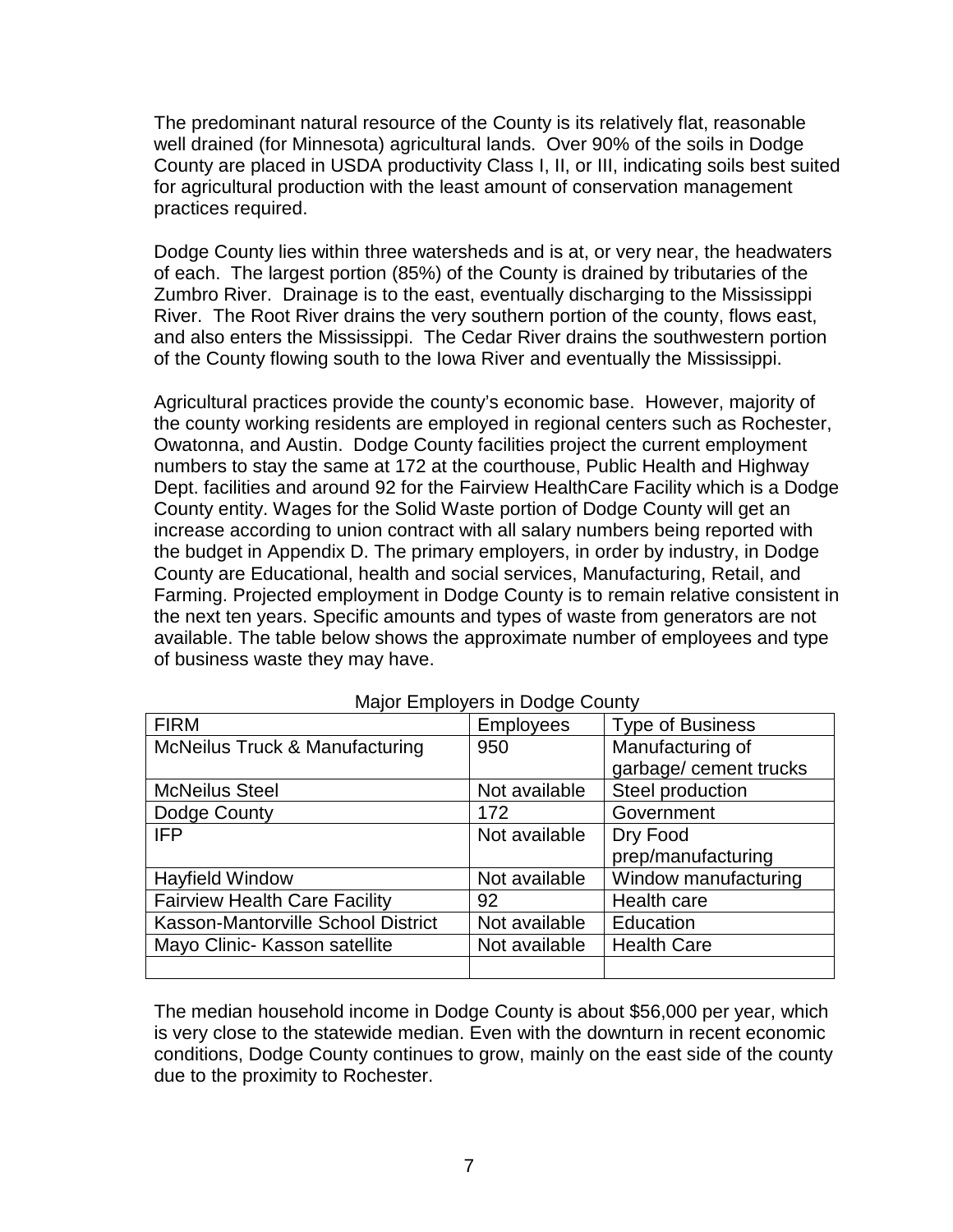Challenges for collection of garbage and recycling in Dodge County are in the rural, western portions of the county where the number of licensed commercial haulers is limited and the distance is greater from generator to the Transfer Station. Other significant challenges include effective public education for a complicated system and maintaining a reasonable cost for Waste to Energy services.

#### B. WASTE CHARACTERISTICS AND GENERATION RATES

Dodge County is a rural county; 60% live in 6 small towns and 40% live outside of municipal jurisdiction. The average annual population growth rate is projected to be approximately 1.1% over the next 20 years.

The waste stream is approximately 30% commercial/industrial generated and 70% residential generated. We estimate that the largest commercial/industrial waste producers in the county are the 3 School Districts and McNeilus Truck Manufacturing.

All waste is designated to the Transfer Station in Kasson; processible waste is then transferred to the Olmsted Waste to Energy Facility (OWEF) in a 53 foot semitrailer. Non-processible waste is transported to the Olmsted landfill in 40 yard open top roll-off containers. A portion of the waste is composted on-site.

The county generated about 13,255 tons of mixed waste in 2011. Approximately 50 percent was incinerated at the OWEF, 6 percent was disposed in the Olmsted County Kalmar Landfill, 38 percent was recycled and composted, and 6 percent was disposed of on private property. See County goal/volume table in Appendix F.

Approximately 30 tons of MSW is managed by the Transfer Station each working day; approximately 90% comes from 7 commercial haulers that serve primarily within municipalities, 10% of the MSW is delivered by private individuals who primarily reside outside municipal limits. According to a Minnesota Pollution Control Agency report, June 2010, regarding "Garbage Burning in Rural Minnesota"; about 56% of rural households in SE Minnesota hire a licensed hauler to collect their garbage and about 30% of rural households burn all or a portion of their household waste on-site. Based on these findings, of the 2600 rural households in Dodge County, 1500 households hire a licensed hauler to collect their waste and 770 households, representing 2171 people, burn all or a portion of their household waste.

Based on waste characterization studies in similar counties, Dodge County trash is made-up of approximately 80 percent recyclable or compostable materials. See Table 1 for amounts of MSW received, processed and disposed of during the past 5 years. Waste generation rates will typically increase by 25% in the 2nd and 3rd quarters of each year. This table does not include the amounts recycled or composted.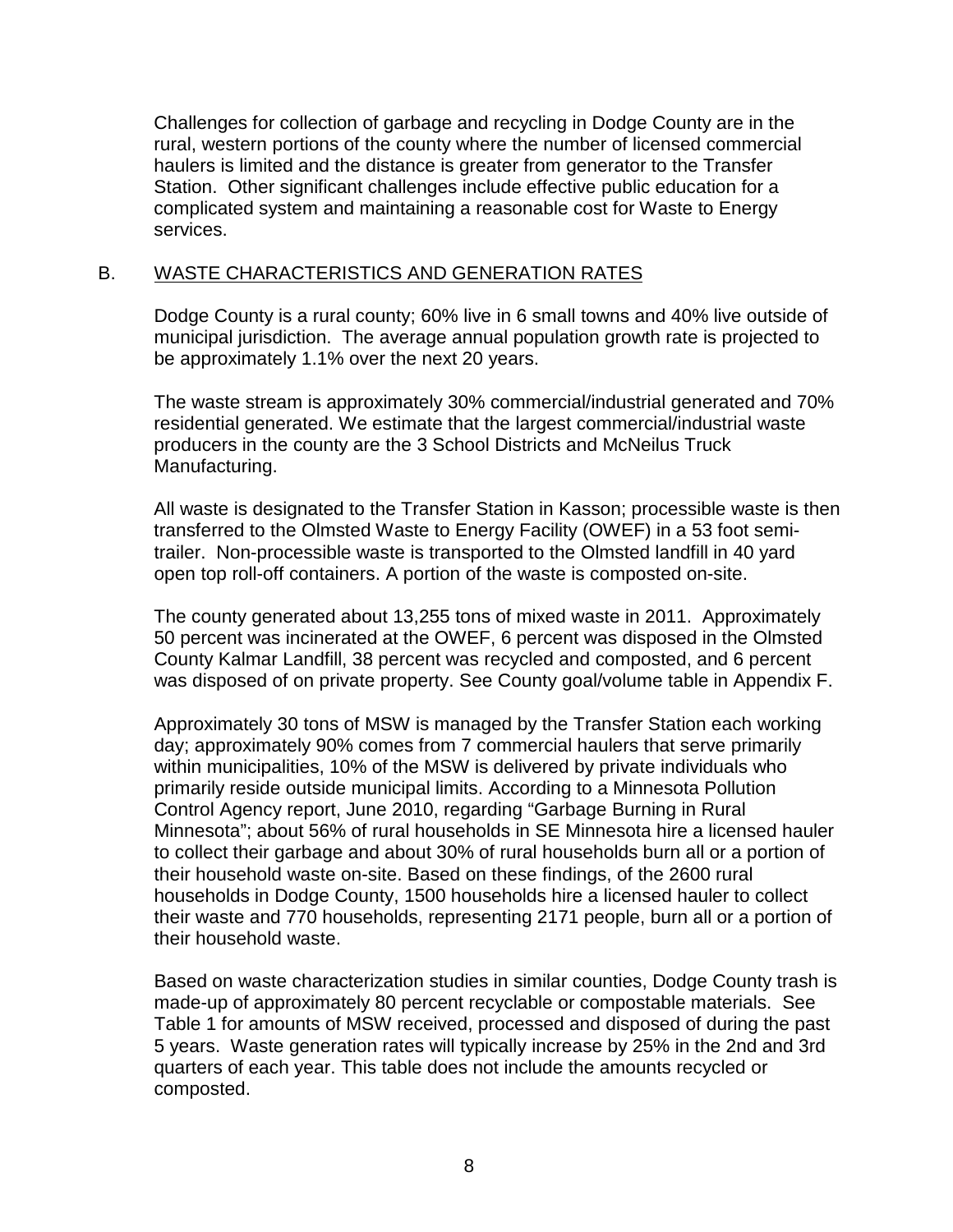

Table 1

The Dodge County Sanitary Landfill was closed for MSW disposal in October 1991. The landfill is a part of the MPCA Closed Landfill Program. Therefore, the MPCA is responsible for monitoring and response actions.

Dodge County has a written agreement with Olmsted County which allows for continue disposal at the Olmsted County Landfill through 2028.

The Dodge Demolition Landfill receives approximately 3800 cubic yards of demolition each year on average. The demolition landfill is located on county property, south of the old sanitary landfill. The site has enough design capacity for more than 30 years of demolition debris disposal.

Variables impacting solid waste collection and generation include higher fees due to increasing fuel and transportation costs and higher operating fees at the Olmsted Waste to Energy Facility. When fees go up, residents are more likely to haul their own garbage or burn it. However higher fees also provide incentive for people to find ways to divert waste to recycling, reuse, and composting.

Dodge County recycling rates have increased over time. In 2010, southeastern MN counties discussed solid waste planning activities that would benefit the Rochester Centroid. Items reviewed included carpet recycling, bulky waste processing and ferrous recovery at the OWEF, extending life of personal computers by 1 year, source reduction of corrugated cardboard, MN State bottle deposit, and the collection of source separated organics for composting.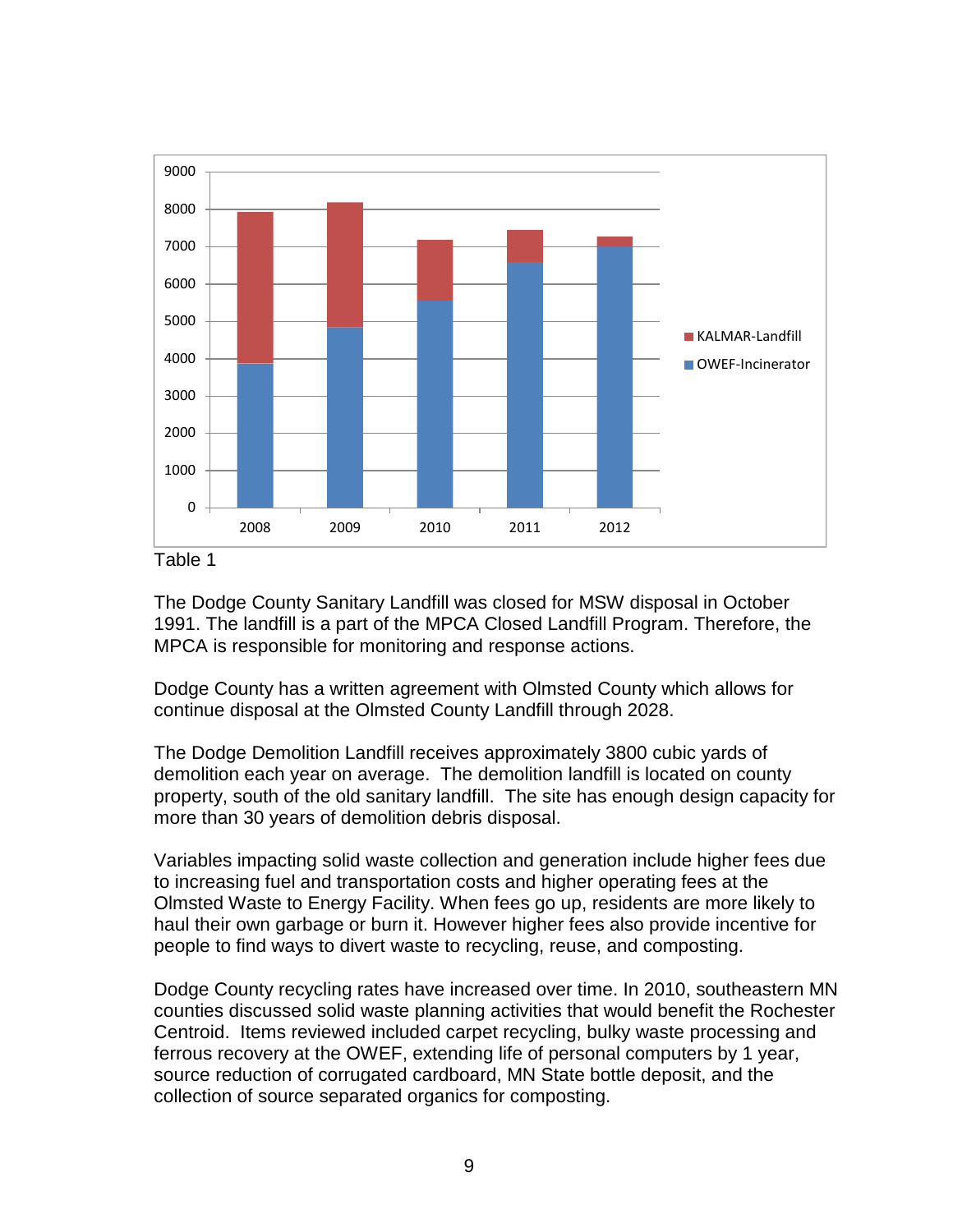Since then, Olmsted County has successfully mined ferrous from the Olmsted Landfill. Dodge County has started collecting and recycling carpet, paint stewardship legislation has been adopted, and Dodge County has implemented a source separated organics composting service. Barriers continue to be funding, regulatory restrictions, the need for waste at the OWEF, and the lack of support for the state bottle bill in legislation.

### C. SUMMARY OF MAJOR COMPONENTS

The Minnesota Waste Management Board approved the Dodge County Solid Waste Management Plan in 1986. The Minnesota Office of Waste Management approved the first update and amendment in 1992. The Minnesota Office of Environmental Assistance approved the second update and amendment on December 3, 1997. A third update and amendment was approved in November, 2003. The plan has since been carried out. Major components of the existing solid waste management system are:

- 1. The Olmsted Waste to Energy Facility (OWEF), located in Rochester, is a 400-ton per day mass-burn incinerator designed to handle all mixed municipal solid waste from Dodge and Olmsted counties. For a detailed description of the OWEF see appendix I.
- 2. The Dodge County Transfer Station located north of Kasson is designed to accept all of the waste generated in Dodge County, sort it, and transfer it to the OWEF or Olmsted Landfill.
- 3. The Olmsted County Sanitary Landfill located northeast of Byron accepts mixed municipal solid waste (MSW) from Dodge and Olmsted Counties. MSW is received at the landfill when it is not processible at the OWEF or when the OWEF is shut down for maintenance. A separate landfill receives ash from the OWEF. For a detailed description of the Olmsted County Landfill see appendix H.
- 4. The Dodge County Demolition Landfill located north of Kasson accepts only demolition generated in Dodge County.
- 5. Ten Drop-off Centers are located throughout the county for collection of recyclable materials. Licensed trash haulers provide curbside service. Materials are accepted at the County Recycling Center and then transported to one of two Material Recovery Facilities. We currently have non-exclusive agreements with Recycle America in Minneapolis and Allied/Republic Services MRF in Inver Grove Heights, MN. Cardboard, when source separated, is sold through SEMREX.
- 6. Household Hazardous Waste collection is provided under contract with the Olmsted County Regional Collection Facility and the Zumbro River Region Mobile Collection Facility.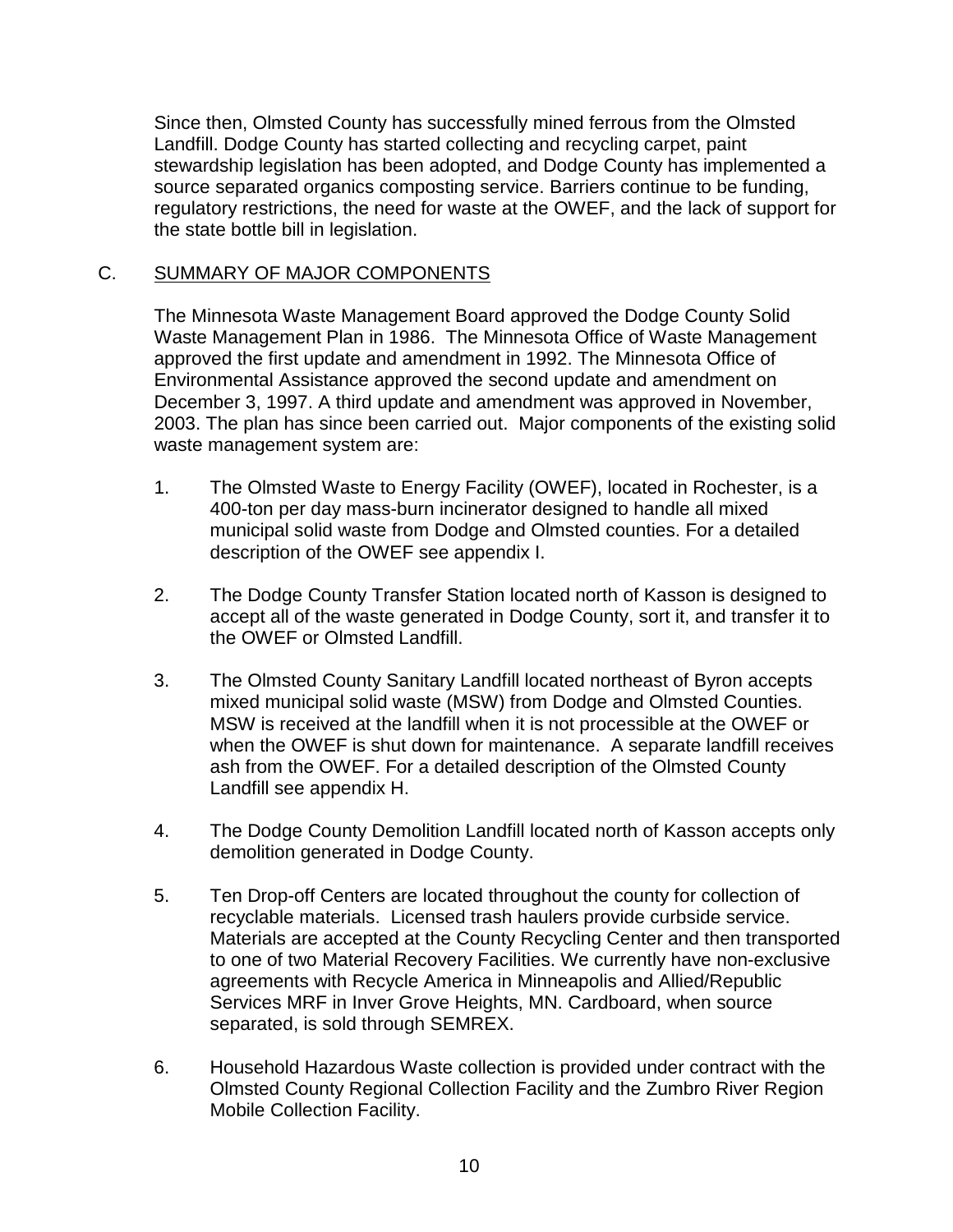7. Other contracted services, such as appliances, e-waste, sharps disposal, textile recycling, and pharmaceutical incineration.

Dodge County has an active designation ordinance that requires all MSW to be delivered to the Transfer Station unless it is disposed of out of Minnesota. Dodge County also has a solid waste ordinance that regulates MSW collection and disposal and demolition disposal. Dodge County currently has approximately six (6) full time equivalent employees involved in solid waste management.

## D. EXISTING RATE STRUCTURE

All mixed municipal solid waste is designated to the Transfer Station. The current tipping fee for licensed haulers is \$95.00 per ton plus an 18% waste-to-energy service fee that was implemented in October 2009 on all MSW related charges that are billed by the hauler. Waste delivered to the Transfer Station by public is charged by volume or weight. The public is offered a variable rate depending on the size of container or vehicle they bring in. This rate structure was calculated to fund the Transfer Station operation and the cost of Waste to Energy Services at the OWEF. Non-processible and oversized waste is transported to the Olmsted Landfill at a cost of \$105.26/ton. The OWEF also currently charges Dodge County \$105.26/ton.

The commercial garbage haulers all offer variable service rates depending on amount of waste their customer generates. A popular alternative to the 3-can service (\$35 /month) is a 30-gallon pre-paid bag service at \$4.00 per bag.

Demolition rates are currently \$11.00 per cubic yard.

Waste abatement programs are currently funded primarily by state SCORE grant (20%), a special assessment on residential units (41%), revenue from sale of recyclables (38%), and MPCA HHW Grant (1%).

Dodge County charges each household in the county a Waste Management Service Fee that currently covers the cost of waste abatement services such as recycling and household hazardous waste collection. The current fee is \$24.00 per household per year.

There are strong incentives for practicing waste reduction and recycling. As mentioned, commercial garbage haulers offer volume-based pricing alternatives. Households and businesses can see direct cost saving from disposal avoidance.

## E. EXISTING MANAGEMENT STRUCTURE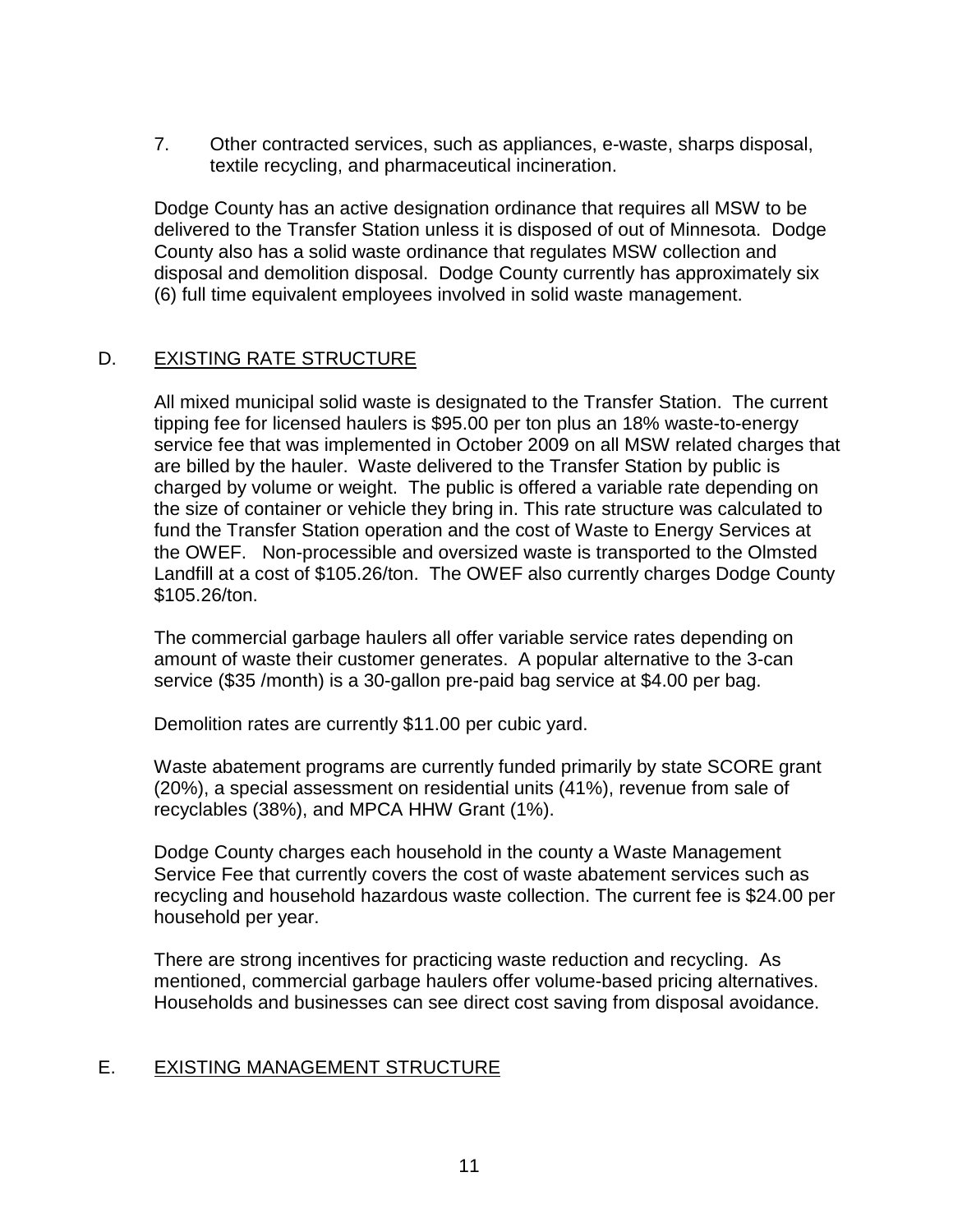Dodge County currently has the equivalent of six (6) full time employees working on solid waste activities. The Department of Environmental Services administers all programs. The department director and administrative assistant provide planning and administration services. The Transfer Station Manager and four fulltime operators manage daily waste disposal and recycling activities. Employment status of all employees is not expected to change in the near future. Wage information can be found in the budget listed in Appendix D.

The facilities that are administered by the Dodge/Olmsted Joint Powers Board are the Dodge County Transfer Station, Olmsted Sanitary Landfill, Olmsted Ash Monofill, and the Olmsted Waste to Energy Facility. Each County has specific responsibilities for operating the facilities. The responsibilities are specifically identified in the Dodge/Olmsted Joint Solid Waste Management Agreement. The Agreement, which was signed in 2006, and revised in 2009, binds each county's responsibility for 20 years. See Appendix A.

Dodge County is actively involved in the Southeastern Minnesota Recyclers Exchange (SEMREX). The Joint Powers Board is made up of ten counties that meet regularly to discuss local projects and plan activities that are effective on a regional scale. SEMREX provides market development, cooperative marketing, and material exchange services to member counties.

In 2011, Dodge County Solid Waste Programs primarily operate under six separate budgets. See Appendix D for the 2011 budget for the Transfer Station, Demolition Landfill, Recycling Program, Hazardous Waste Programs, Compost, and Waste Admin/Education.

Lower markets and an economic downturn the past couple years have made commodity prices fluctuate and increased the need for additional funding both by fees accessed and an increase in the local assessment on community taxes to help pay for programs along with state SCORE funding. Other state and local funding will be utilized if available.

A public entity, as defined in MN Statute 115A, within the county may not develop or implement a solid waste management activity, other than an activity to reduce waste generation or reuse waste materials that is inconsistent with the County Plan that the county is actively implementing without the consent of the county.

## F. STATUS OF COUNTY SOLID WASTE ORDINANCE

Dodge County has a Solid Waste Ordinance and a Solid Waste Designation Ordinance and a Mandatory Recycling Ordinance. In combination, the ordinances require commercial garbage haulers to obtain an operating license and deliver all mixed municipal solid waste to the Dodge County Transfer Station. Many recyclable items including appliances and electronic waste are prohibited from land disposal by the Dodge/Olmsted Joint Solid Waste Management Agreement. These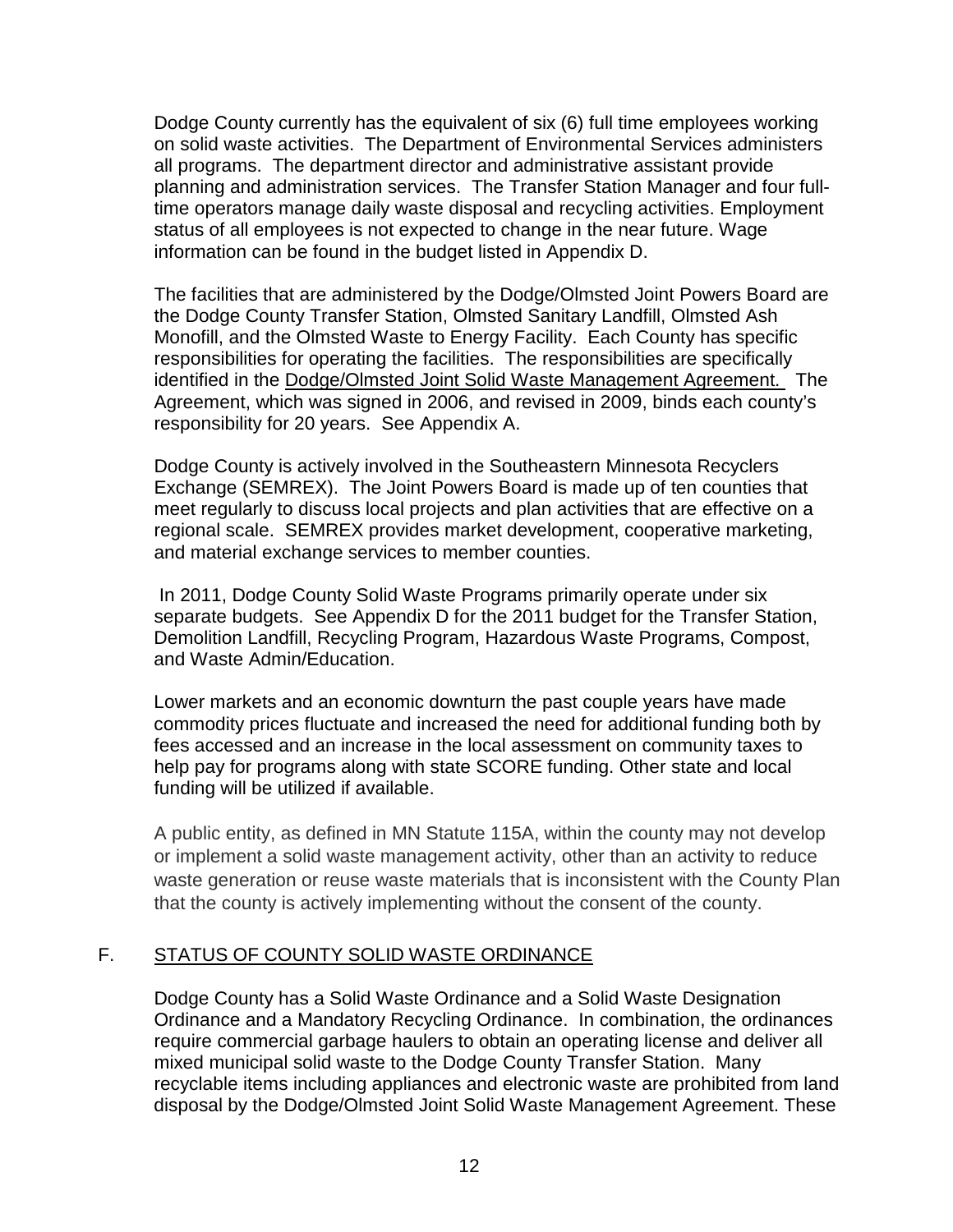Ordinances are enforced by the Solid Waste Administrator, and are current. The County does not anticipate a need to amend the Ordinances during the ten year period of this Plan.

All commercial haulers are required to obtain a license from Dodge County each year. The Solid Waste Ordinance has a demolition solid waste section and regulates on-site disposal of solid waste. Ordinance enforcement has been minimal as violations are rare and can result in suspension of their hauler license.

All commercial haulers and the Transfer Station currently offer some form of volume based pricing. The County has also implemented a Mandatory Recycling Ordinance that contains appropriate regulation for instituting volume-based pricing. The ordinance can be seen in Appendix B.

The County has also implemented an ordinance for establishing and regulating solid waste management fees. This ordinance allows the county to directly charge all potential users for specific county services. In 1992, Dodge County implemented a service fee to all households for the recyclables collection program and HHW program. This ordinance can be seen in Appendix E.

In 2009, Solid Waste Ordinance #6 Dodge County Waste-to-Energy Service Charge Ordinance was passed. The Service Charge is imposed on the amount of Municipal Solid Waste generated and shall be collected by the Hauler on the Sales Price of Hauler Services as incurred by any Person paying for Hauler Services. The Service Charge shall be Eighteen Percent (18%) for Residential Persons and for Non-Residential Persons. If the Sales Price does not represent the fair market value of the Hauler Services, the Service Charge shall be calculated on the fair market value of those Hauler Services. Any sales tax or other tax or service charge imposed by a unit of government is not subject to the Service Charge.

Self-Haulers depositing Municipal Solid Waste at the Dodge County Transfer Station must pay the Waste-to-Energy Service Charge based on the amount of Municipal Solid Waste deposited. The Service Charge shall be One Hundred Thirty Dollars (\$130) per ton of Municipal Solid Waste but may be calculated on an equal basis by the County based on volume of waste when weighing the waste is not practical. The Waste-to-Energy Ordinance is listed as Appendix K.

#### G. GENERAL POLICY AND GOALS

Dodge County general policy is to manage solid waste in a manner that causes the least amount of environmental risks at the lowest possible cost.

The County goals are to:

1. Strongly encourage, through an aggressive education program, waste reduction and reuse.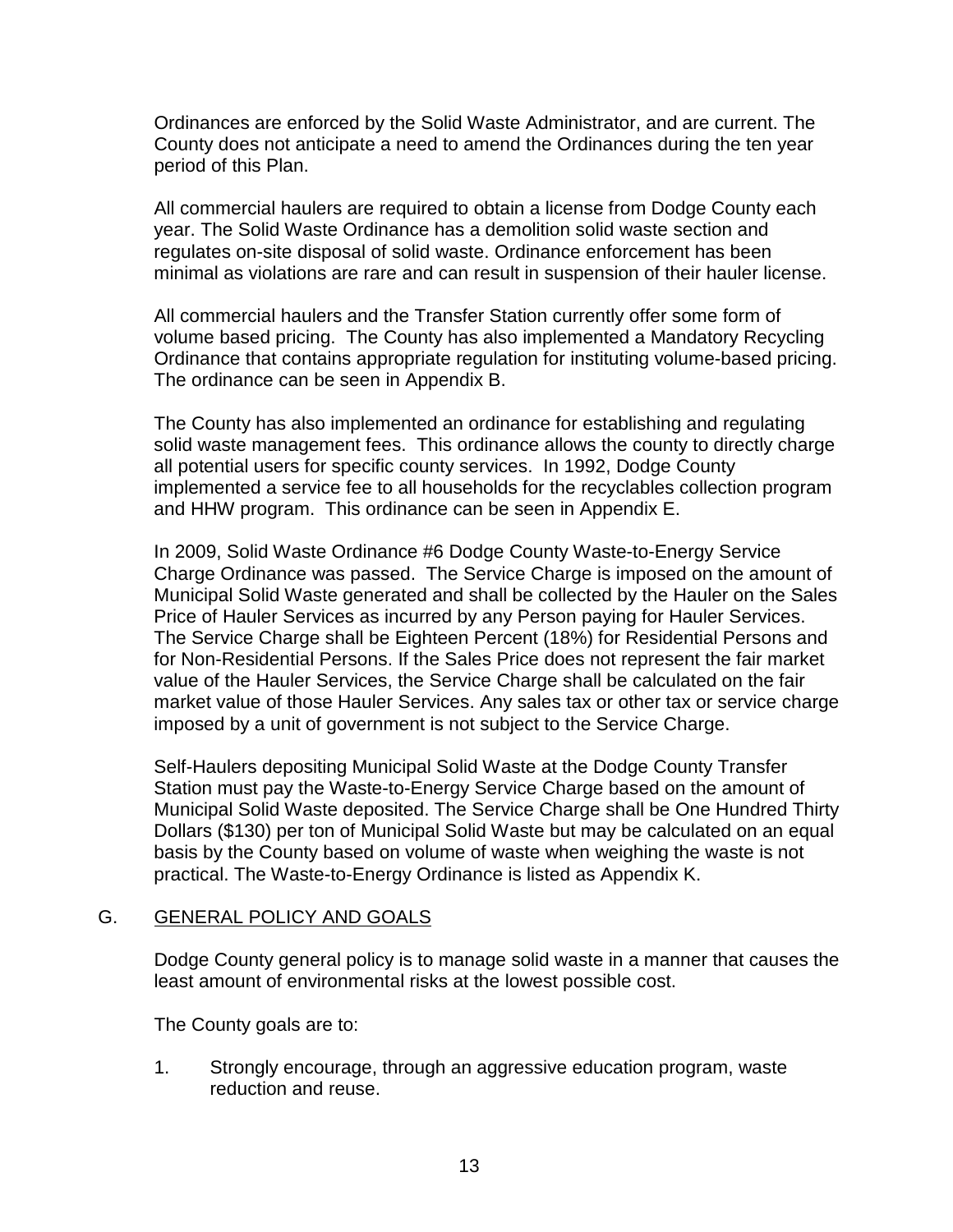- 2. Maximize yard waste composting by prohibiting yard waste from the mixed waste stream, providing convenient drop-off composting sites, and promoting back yard composting.
- 3. Maximize recycling by providing for local drop-off collection and curbside collection service.
- 4. Maximize reuse and recycling of demolition materials by sorting out usable material for grinding or reuse.
- 5. Properly dispose of household hazardous waste by providing education and technical services as well as providing regular collection opportunities at convenient locations.
- 6. Control cost of incineration by separating the materials with low BTU value and materials with market value.
- 7. Discourage open dumping and burning of MSW on farmland by providing strong educational and technical services in combination with convenient disposal services.
- 8. Continue to comply with the conditions and intent of the Dodge/Olmsted Joint Solid Waste Management Agreement that provides for final disposal through waste to energy and landfilling of all materials that are not handled by recycling, composting, and household hazardous waste programs.
- 9. Encourage source separation of organics from the waste stream for composting.
- 10. Review and update the Solid Waste Management Plan every ten years.

Dodge County began intensive planning for waste management improvements in 1988. In 1989, the county established specific program goals. In 1990, the county formed an Advisory Committee to facilitate plan development. County staff will continue to review case studies, survey customers, consult waste haulers, and implement pilot studies. The following section describes current practices, goals, alternatives, and recommendations that have resulted from this planning process.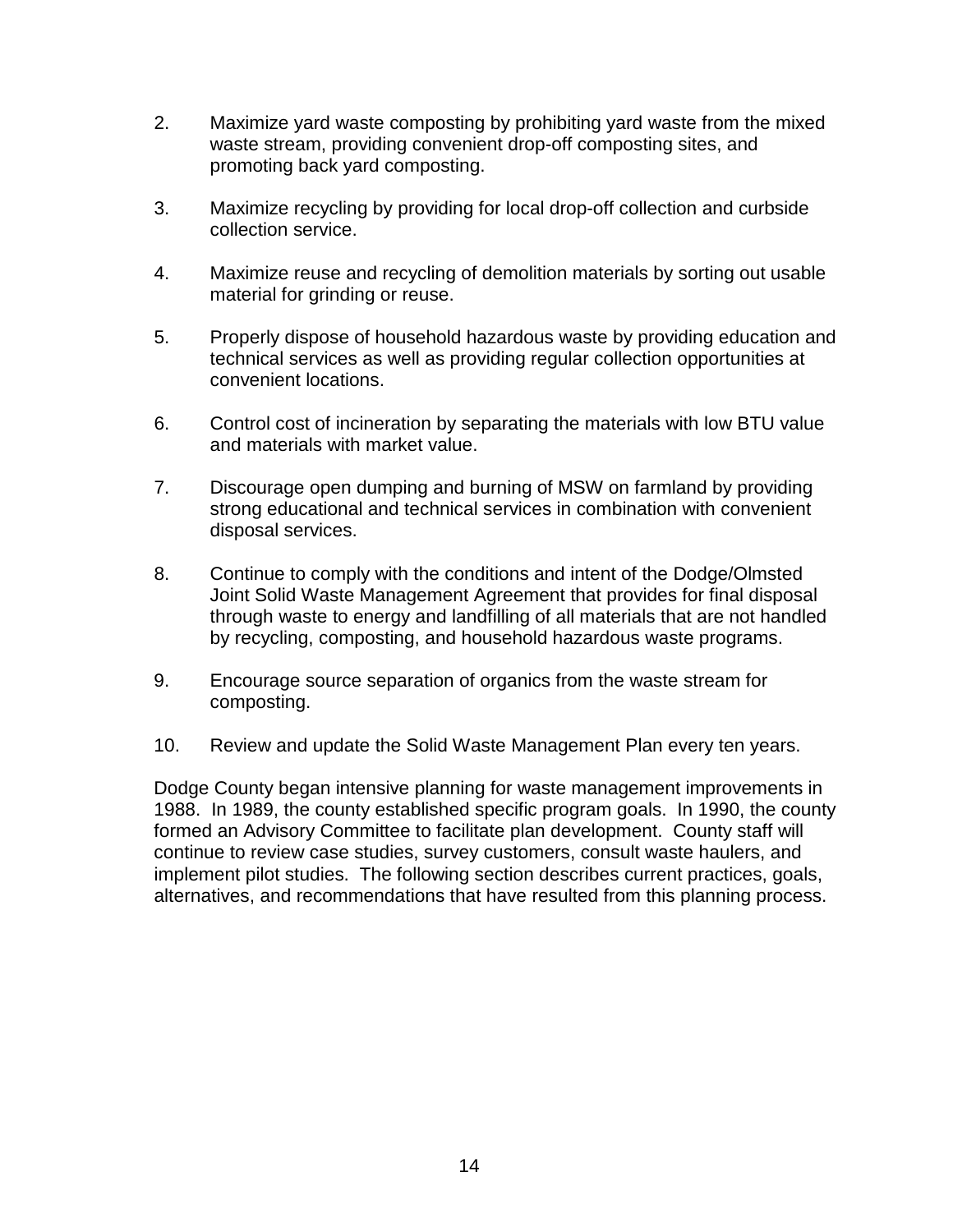## WASTE MANAGEMENT PROGRAMS; CURRENT PRACTICE, GOALS, ALTERNATIVES, AND RECOMMENDATIONS

# A. WASTE EDUCATION AND REDUCTION:

## **Current Practice:**

Education services are currently a part of the Waste Administration and Assistance budget. Dodge County has the equivalent of a one half-time employee dedicated to waste reduction and other education programs. The County also requires licensed haulers to provide recycling instructions to their customers. Programs that have been completed or are in progress include:

- 1. Demonstrations available to all community organizations, schools, and businesses. Specifically, annual waste education by county staff for 4<sup>th</sup> grade classes at each of the 3 school districts. 2013 brought this information to the senior high classes in the Kasson-Mantorville School District as well.
- 2. Development and distribution of several guides, such as the Dodge County Guide to Recycling, illustrating waste management alternatives.
- 3. County-wide and Customer surveys. Fact sheets are sent to those who request more information on certain topics, such as used oil, fluorescents, hazardous waste, and alternatives to on-site disposal.
- 4. Monthly public service announcements with information on numerous topics that are printed in the local Dodge County newspapers.

Currently, the county's taxes and service fees fund these programs.

## **Goals:**

The SCORE legislation requires counties to implement waste education and reduction programs. These waste management programs have been given the highest priority by the State of Minnesota and Dodge County. They have a high priority for two simple reasons:

- 1. Waste reduction is the most environmentally sound method of waste management.
- 2. No waste management program can be effective without a strong education component.

Dodge County's goal is to strongly encourage, through current programs and new opportunities, an aggressive education program, waste reduction, reuse, recycling, and proper disposal.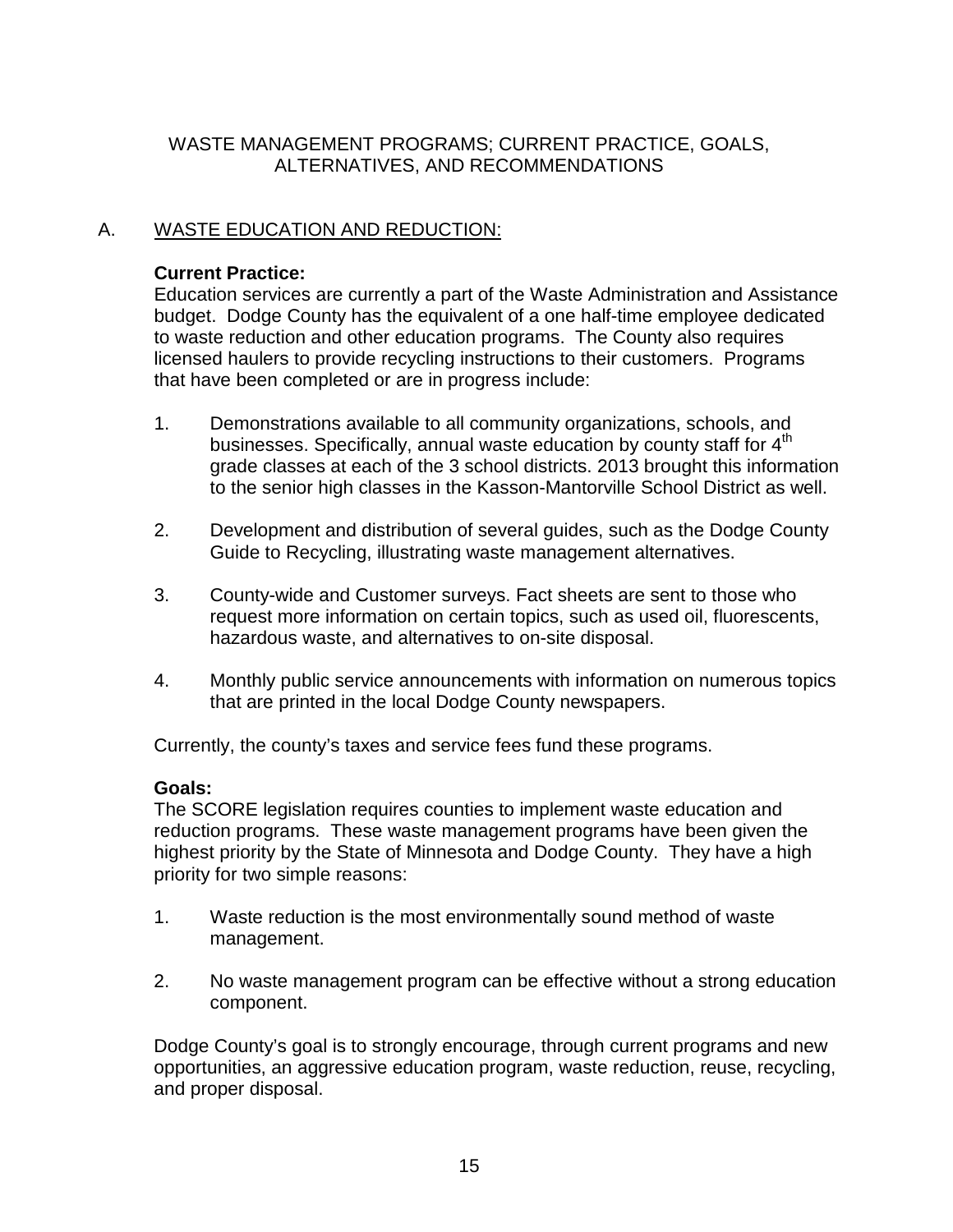#### **Alternatives:**

Waste education options are numerous; they are cyclic depending on the needs of all waste management programs at a given time. Target audiences will also vary depending on topic and rate of progress.

#### **Recommendations:**

The County should regularly evaluate education alternatives through communication with residents and businesses – this is currently done through annual surveys. County staff should develop programs on an as-needed basis. All programs should be maintained until desired results are demonstrated.

The education program in the next ten years should focus on three concepts:

- 1. Waste is energy; it's a natural resource, its money and its local jobs. In this "sustainability" approach, the county will attempt to change how people feel about "waste" hopefully, the consequence will be greater waste reduction and recycling and a continued preference for using waste as an energy source.
- 2. The most effective way to educate is face-to-face conversation. Dodge County believes that most people are suffering from information overload. Consequently, education will be most effective when a captive audience is present e.g. new resident, change of haulers, new school year, point of service, etc....
- 3. People will respond to clear achievable goals. Dodge County will inform citizens of environmental and economic goals, regularly inform citizens of progress, and regularly seek input for improvements.

Dodge County also intends to continue providing waste reduction services such as the material exchange network and business site visits.

Dodge County will consider supporting a re-use center that would provide an outlet for many waste items received at the Transfer Station such as bicycles, furniture, wood, and appliances. These reuse centers could be incorporated into small satellite transfer stations which also receive MSW and recyclables.

As a part of the county's Mandatory Recycling Ordinance garbage haulers are required to offer volume-based collection service. The County believes that this economic incentive will help lead to greater waste reduction and a decrease in the annual amount of solid waste by 2% over the next 10 years.

The County plans to maintain current staffing. The program is administered by the Environmental Services Department. The department director and administrative assistant will share program duties. The estimated expenditure in 2013 is \$76,000. The county will likely need to maintain this level of funding for many years. Annual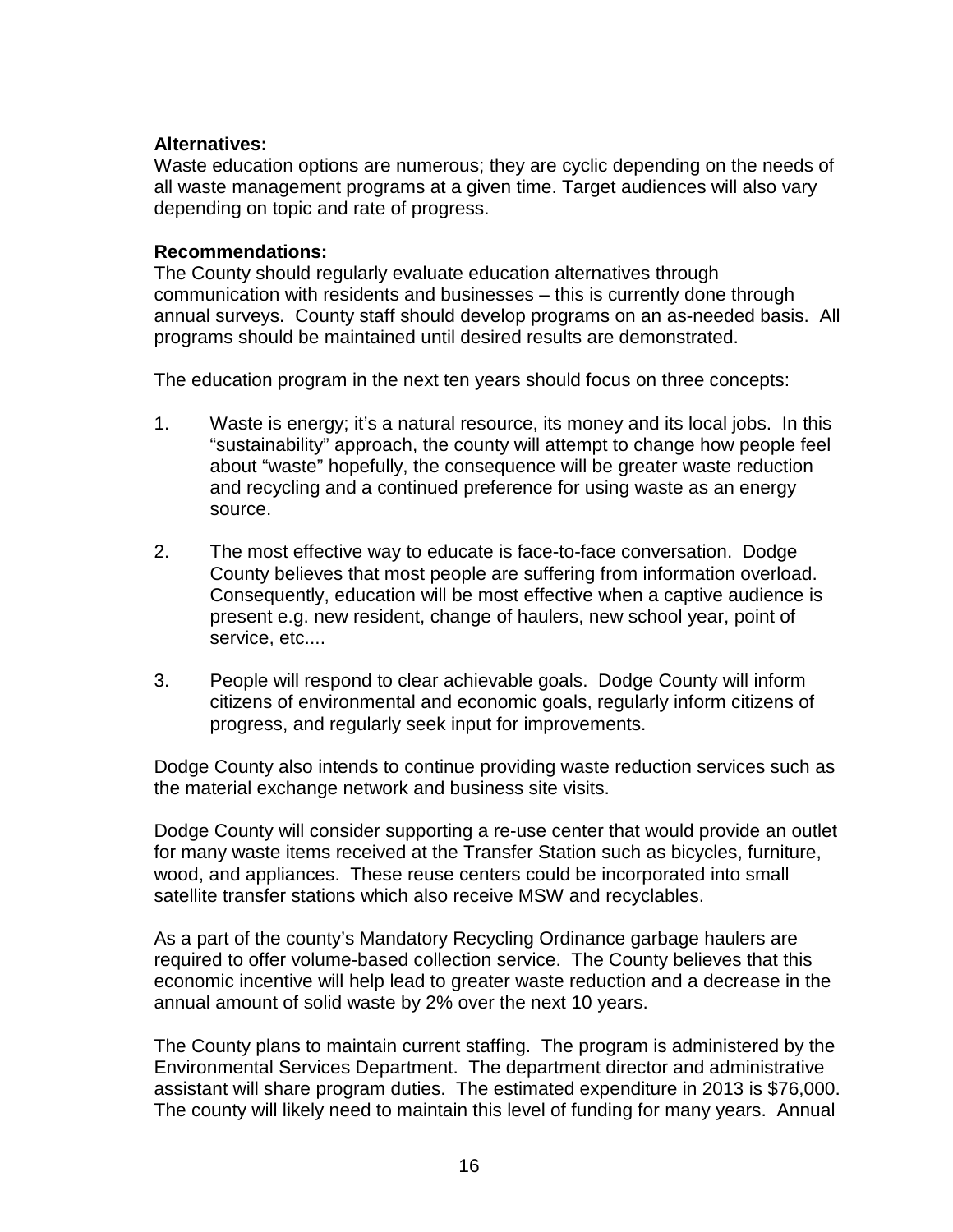cost increases will be due primarily to inflation. Projected annual budgets and wage information are outlined in Appendix D.

### B. RECYCLING PROGRAMS

### **Current Practice:**

Dodge County recovers recyclables from the public through ten (10) drop-off sites and curbside collection in each town. Dodge County employees service drop-off sites. Most materials are delivered to the county Recycling Center where they are processed for market. Each drop-off site accepts glass, newsprint, aluminum, cardboard, folding cartons, magazines, junk mail, plastic bottles and tin cans. The Recycling Center also accepts used oil, auto batteries, appliances, tires, scrap metals, yard and food waste, electronic waste, fluorescent lamps, oil filters, and textiles.

| <b>Sector</b>        | 2007     | 2008     | 2009     | 2010     | 2011     |
|----------------------|----------|----------|----------|----------|----------|
| Documented CII       | 1,370.61 | 3,385.29 | 2,866.77 | 1.552.96 | 2,148.63 |
| <b>Estimated CII</b> | 439.96   | 1.477.98 | 745.96   | 1,535.00 | 1,550.68 |
| Mech/Hand-separated  | 164.03   | 129.08   | 155.88   |          | 137.31   |
| Residential          | 2,043.04 | 1.969.96 | 1,780.53 | 1,745.62 | 2.749.92 |

Materials recycled in the past 5 years by sector are as follows:

The Recycling Center currently receives approximately 30 tons of recyclable materials each month from nine remote drop-off sites and 22 tons a month deposited at the drop-off site located just south of the Recycling Center. These drop-off sites are open to the public 24/7, 365 days a year.

Mandatory Recycling Ordinance No. 4 adopted in February 1996 prohibits the disposal of recyclable materials in MSW; requires licensed haulers to offer variable pricing based on volume or weight of customers waste; and requires licensed MSW haulers to offer collection of recyclable materials to their customers.

Dodge County requires licensed waste haulers to offer twice monthly curbside collection for their residential and business site customers within city limits. Most licensed haulers are currently offering collection of single stream recyclables to their customers. Most haulers deliver their recyclables to the County's Recycling Center. In 2011, curbside collected materials processed at the Recycling Center averaged about 112 tons per month.

Local government facilities, municipalities and public entities do what they can to divert waste from improper disposal and follow the mandatory recycling ordinance. Dodge County government facilities make the following recycling efforts:

- 1. single stream recycling of plastic and glass.
- 2. All aluminum cans go to a local scrap yard for payment
- 3. Office paper is shredded and recycled by an outside vendor and all cardboard and newspaper are commingled with the single stream material.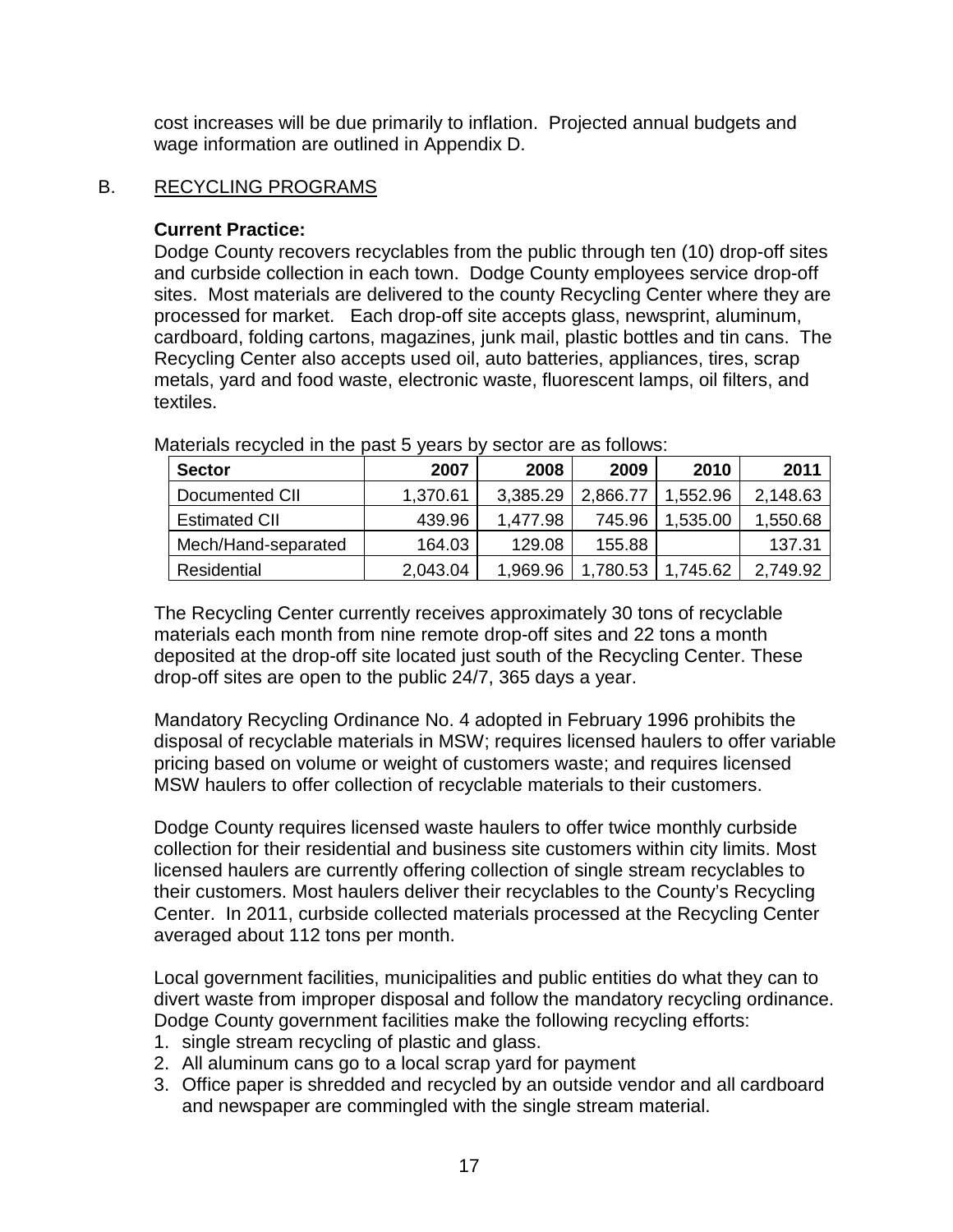4. Printer and copier ink toners and cartridges, cell phones, and digital cameras are returned to the vendor or sent to Recycle4Fundraising.com for funds that are donated to the local food shelf in Kasson.

Dodge County currently has the equivalent of 4 full time employees working on recycling and composting operations at the Transfer Station/Landfill/Recycling Center.

There are few private recyclers active in Dodge County. Principally:

- 1. Fenske Sanitation in Byron collects and processes cardboard.
- 2. S & S Salvage, Alter Metal in Hayfield and L & D Recycling in West Concord provide buy-back and brokerage of scrap metals including aluminum.
- 3. Advanced Disposal in Rochester currently offers curbside collection and processes most recyclable material collected from their customers.
- 4. Waste Management, Inc. in Rochester currently offers curbside collection and processes most recyclable material collected from their customers.
- 5. Alli Rolloff, Inc currently offers curbside collection and delivers it themselves to a recycling center in the metro area.
- 6. Other commercial haulers that offer curbside recycling include Garbage Man of Rochester, LLC and Skjeveland Enterprises. They most often choose to drop off their recyclables at the Dodge County Recycling Center where it is transported to the Materials Recovery Facility.

The amount of material generated in Dodge County that is recycled by these private businesses in 2011 is estimated to be 1490 tons, about 11 eleven percent of the waste stream.

Several large businesses in Dodge County, market or return to vendors, their own recyclable material. These businesses including Mayo Clinic, Hayfield Window, McNeilus Truck, and IFP, together, they sold about 1591 tons in 2011. Industrial recycling is encouraged through regular communication between the county and local businesses and when obtaining information for the SCORE report.

Dodge County is fortunate to have several local markets and brokers for recyclable material. Although they often don't offer the best price, transportation costs are minimized. At this time, we most often transport our co-mingled recycling to Material Recovery Facilities located in the Twin Cities.

Dodge County in a united effort with other Southern Minnesota counties has formed SEMREX, Southeastern Minnesota Recycling Exchange which provides cooperative marketing services.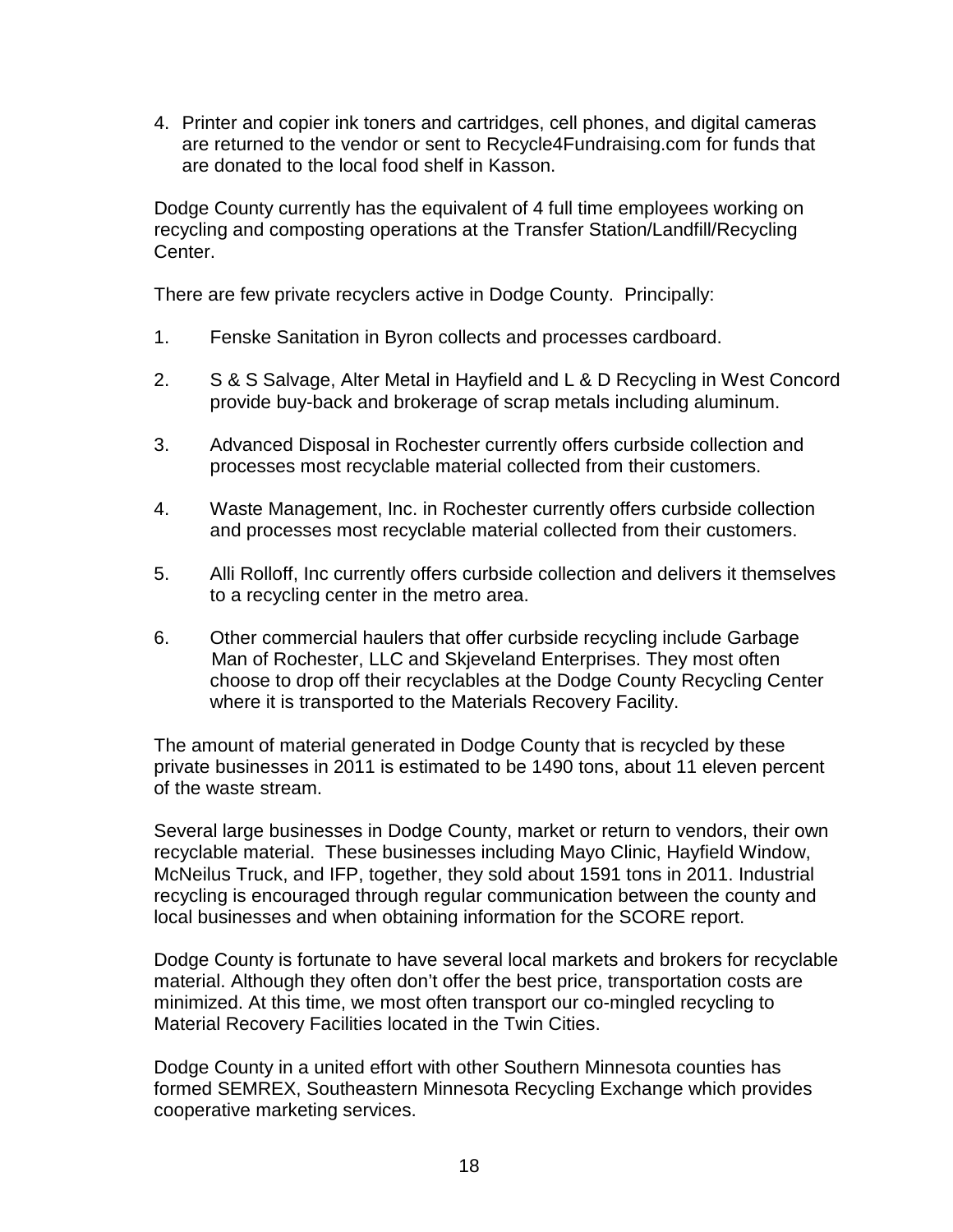Tin/Steel cans, plastic bottles, glass jars, along with mixed paper and some cardboard are accepted at the Recycling Center and 9 other recycling depots throughout the county as single stream/co-mingled material and is currently transported by Dodge County to a materials recovery facility - either the Allied/Republic Services MRF in Inver Grove Heights or Recycle America in Minneapolis. The agreement is based on market value for the commodities shipped with either a rebate or a fee for the material. As of January 1, 2012 shredded paper (newsprint, junk mail and folding cartons) is no longer sorted and sold for bedding at a local market, it is put in with the single stream recyclables. In 2011, E-Cullet transported approximately 310 tons of glass for recycling from the on-site stockpile. Cardboard from the county drop off sites continues to be marketed by SEMREX. Metal scrap is accepted at various local scrap dealers.

### **Goals:**

Dodge County plans to recycle 52% of its waste stream by the year 2022.

### **Alternatives and Recommendations:**

Dodge County does anticipate some change in the recycling services provided. To achieve goals, the county must work closely with licensed waste haulers to ensure adequate curbside collection service is provided. The county must also work closely with schools to fully implement their recycling programs. Finally, the county believes that the greatest opportunities for improved recycling rates lay with businesses. For this reason, county staff is focused on assisting businesses with implementation of full recycling programs. By working together with county staff, the Material Recovery Facilities and local companies, the hope is to create a way of collecting and processing specialty recyclables, such as shrink wrap and plastic bags, that are currently not able to go in the single stream collection. No significant changes in staffing or budget are anticipated. See ten-year budget in Appendix D.

## C. YARD WASTE MANAGEMENT PROGRAMS

## **Current Practice:**

Some municipalities in Dodge County operate drop-off yard waste or brush sites. A countywide composting site is located at the county's Transfer Station where Dodge County residents can drop off their yard waste for no cost. Out-of-county residents pay a yearly fee of \$25 and currently there are no licensed haulers in Dodge County that offer curbside yard waste pickup. The site at the Transfer Station currently composts approximately 2400 cubic yards of yard waste per year. Compost from this site is sold to the public and is typically depleted before the composting season is over. Volume composted at municipal sites is unknown. In the past 3 years, Dodge County has organized a pre-sale for the Olmsted County/Zumbro Watershed compost bin sale; 86 home compost bins were sold in those 3 years. Dodge County will continue to provide education on the benefits of composting, and work to promote and teach backyard composting. Local retail stores also stock compost bins in the summer months. Manufacturer calculations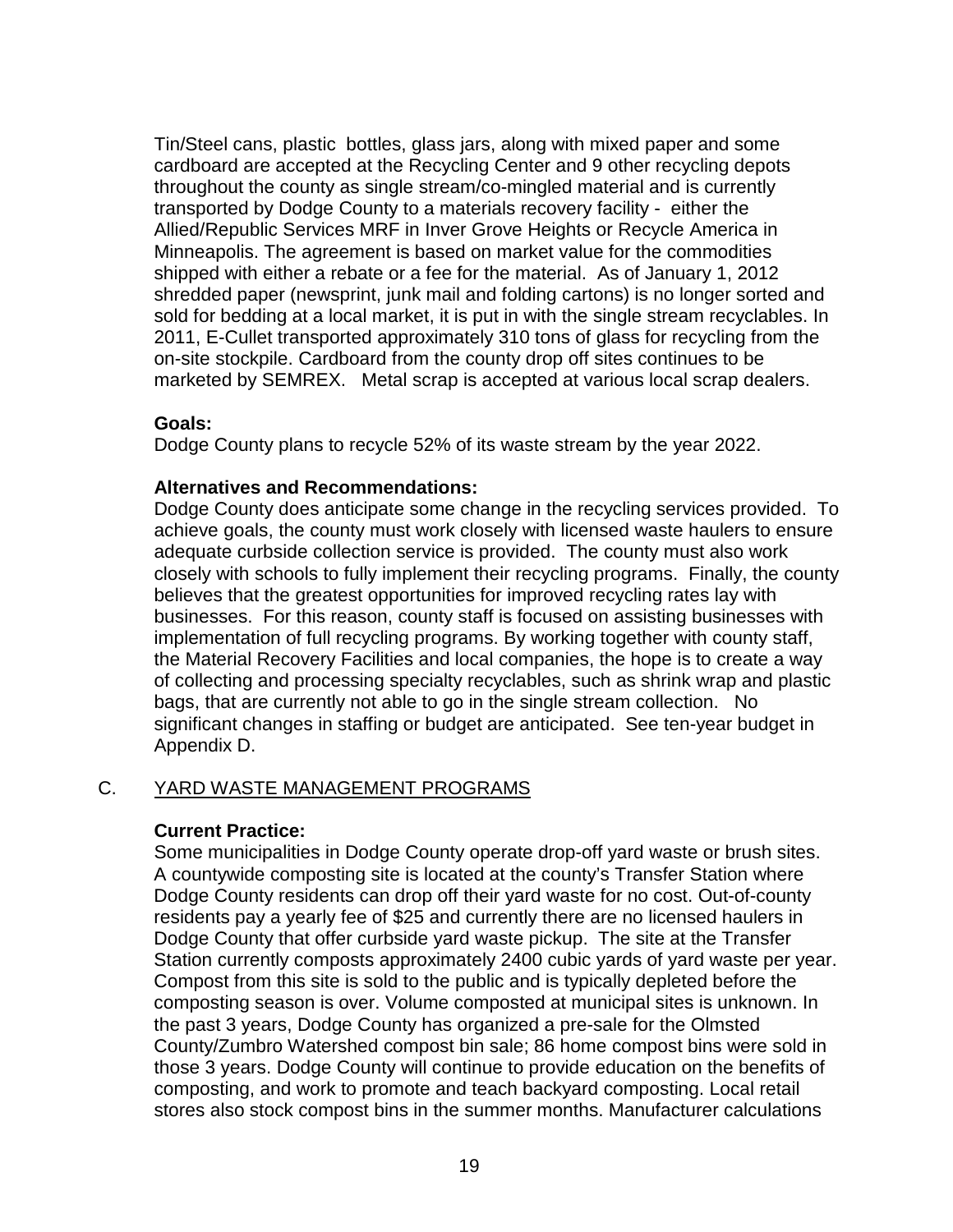indicate that over 500 pounds per container can be diverted annually by an average family resulting in approximately 21 tons composted per year combined. The actual level of backyard composting is unknown. Brush is also accepted at the Transfer Station. In 2011, Dodge County chipped about 2400 tons of brush into mulch, which is taken by Dakota Wood Grinding for use as fuel.

### **Goals:**

Maximize yard waste composting by prohibiting yard waste from the mixed waste stream in accordance with MN Statute 115A.931, providing convenient drop-off composting sites, and promoting back yard composting through promotion of truckload sales sponsored by the Zumbro Watershed Partnership in Olmsted County and Recycling Association of Minnesota.

## **Alternatives:**

From visual inspection of MSW received at the Transfer Station it appears that very little yard waste is mixed with garbage. The County believes this is due to several factors:

- 1. High cost of disposal: Currently it costs approximately \$35.00 a month for collection service for an average family.
- 2. All haulers and the Transfer Station offer volume based disposal charges; so including yard waste in garbage increases the customer's cost.
- 3. Most haulers currently will not pick-up source separated yard waste as a part of regular garbage collection service.
- 4. There are yard waste collection sites near each municipality that are open seasonally, all year long, or by request. All towns are small, therefore collection sites are convenient.
- 5. Approximately one-half of the county's population lives outside municipal jurisdiction on large tracts of land. Back yard composting is a common practice in these areas.

#### **Recommendations:**

Dodge County will continue to work with municipalities in order to maintain local sites. The County will also, as a part of waste education services, actively promote back yard and central site composting. The program is administered by the Dodge County Environmental Services Department. The ten-year estimated budget is outlined in Appendix D. All programs are planned to continue indefinitely.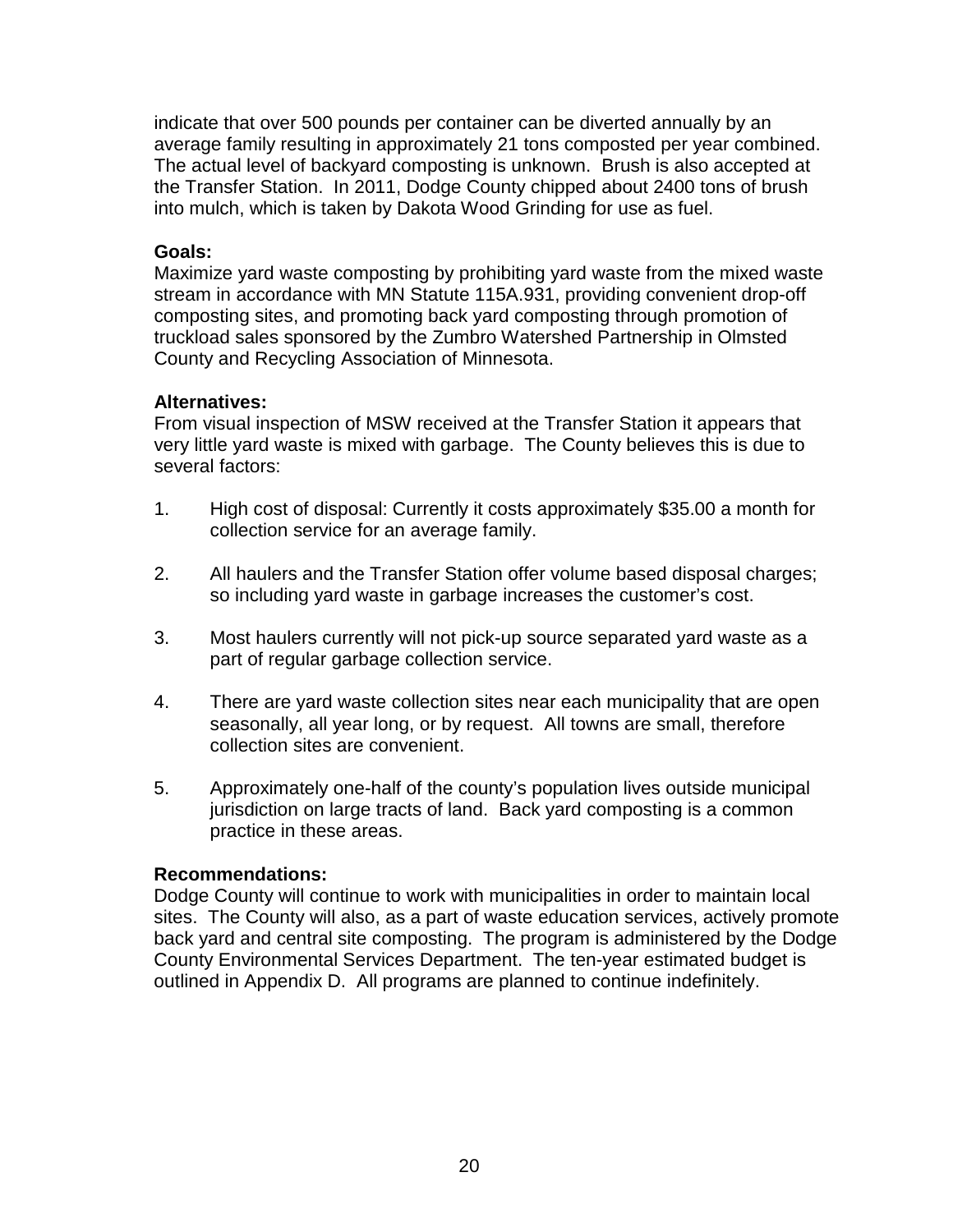### D. SOURCE SEPARATED ORGANIC MATERIALS COMPOSTING

### **Current Practice:**

In 2001, Dodge County received a CAP Grant from the OEA to install an MSW composting facility. The facility has been operational since 2004. When fully operational, the facility can process up to 3000 tons of MSW. The primary feedstock is yard waste and some food waste.

In 2012, 38.97 tons of food waste was collected in Dodge County. The generators of the food waste include Erdman's County Market, a local grocery store that collects bakery, deli, and produce items in several rolling carts lined with compostable bags. The food waste is delivered to the Dodge County Transfer Station/Compost Facility and put into a 20 yard roll-off container and covered to start the composting process. Once it has reached pathogen reduction standards, it is moved to the compost pad located to the east of the landfill and brush pile to finish composting in windrow. The cost per ton for composting organics is \$45 and staff time measures at one half-time employee.

Source separated collection of food waste and compostable material is a big part of a composting effort by the Triton School District in Dodge Center, MN. With MPCA grant funds and help from Dodge County, Triton would collect approximately 100 lbs. per day of food waste to be composted onsite with 3 Earth Easy Compost Tumblers. It is limited to the warmer times of the school year and is part of the daily routine of members of the EARTH team led by the Environmental Science teacher.

#### **Goals:**

Dodge County's goal is to keep source separated organics out of the waste stream by encouraging and teaching more businesses and residents how to separate organics for composting at the Dodge County Facility or in their own backyard. Dodge County will continue to promote compost bin truckload sales sponsored by the Zumbro Watershed District and the Recycling Association of MN.

## **Recommendations:**

Dodge County solid waste administrative staff will continue to work with businesses, schools and the local haulers to collect enough volume to make it sustainable and affordable for everyone. Marketing of the compost is done through the Dodge County website, recycling brochure and word of mouth by customers.

## E. SPECIAL WASTE MANAGEMENT

## **Current Practice:**

Dodge County residents currently have several drop-off locations available for appliances, motor vehicle batteries, tires, electronic waste and motor oil. The Dodge County Recycling Center also accepts oil filters, and fluorescent lamps; items are bulked and transported to recycling facilities. All materials are currently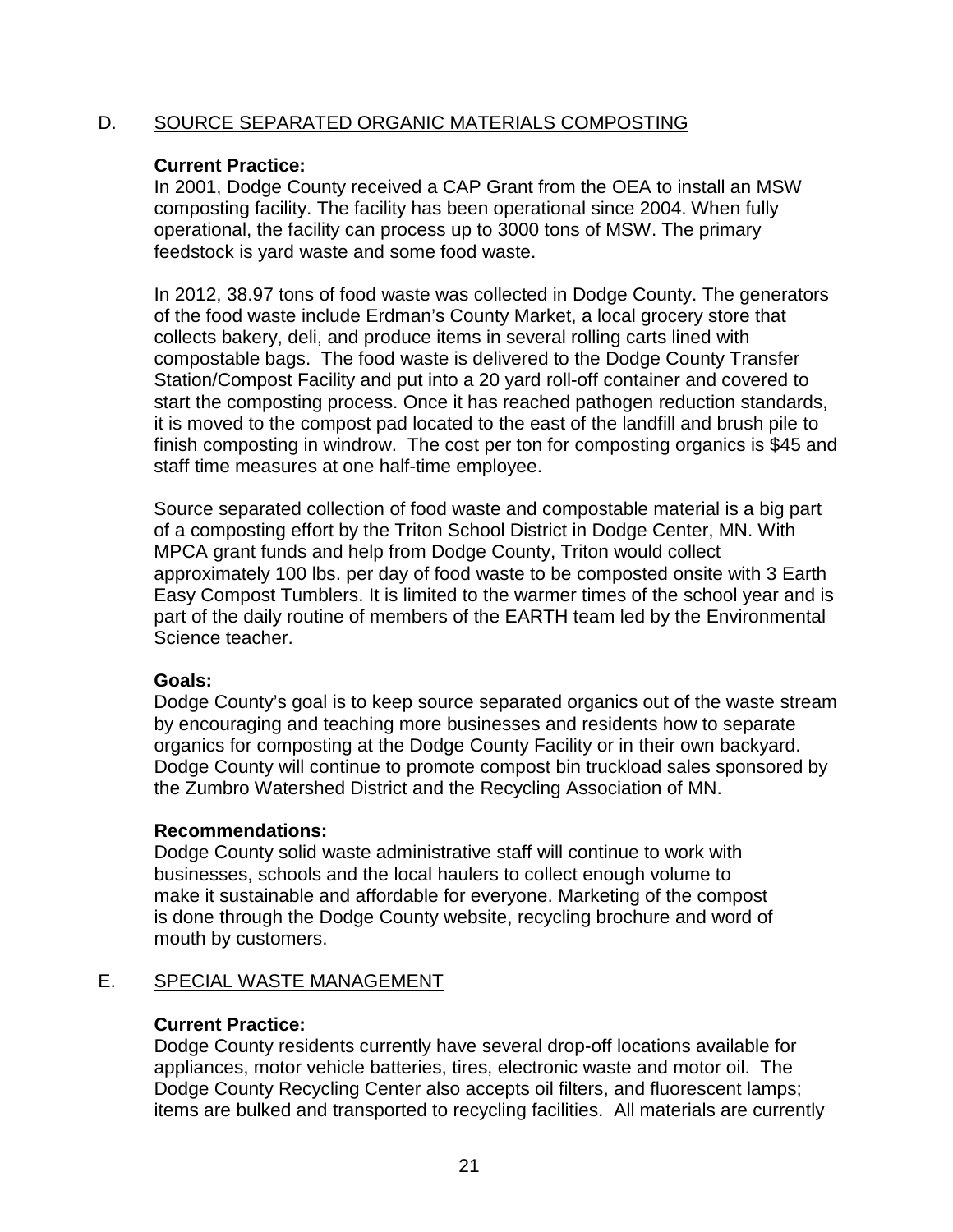prohibited from the mixed solid waste stream at the OWEF through the Olmsted/Dodge Joint Solid Waste Management Agreement.

### **Goals:**

The overall County goal is to discourage disposal of special wastes on the land or through incineration by encouraging reduction, reuse, and proper recycling. The following sections will describe current management practices, goals, and future programs for each special waste handled within the county:

#### 1. WASTE TIRE MANAGEMENT MINNESOTA LAW:

A waste tire is a tire no longer suitable for its original intended purpose because of ware, damage, or defect. The Waste Management Act (1988 amendments) requires that counties include collection and processing of waste tires in their solid waste management plans (Minn. Stat. 115A.914, subd. 3). Under this statute, counties shall adopt ordinances for the management of waste tires that meet or exceed the MPCA rules (M.S. 115A.914, subd. 3. and M.R. 9220-0200 to 9220.0680).

Waste tires were banned from land disposal in Minnesota after July 1, 1985, (M.S. 115A.904). Although banned from disposal in landfills, waste tires may be stored above ground at landfills permitted by the MPCA. A permitted landfill may store no more than 10,000 waste passenger car tires or the equivalent weight of other tires or tire derived products at any time without obtaining additional permits.

Any person that collects, stores or processes 500 or more waste tires must have a waste tire facility permit. State statute does exempt individual and businesses from the need to obtain a waste tire facility permit if certain criteria are met.

## **County Programs And Policies**:

An estimated 41.5 tons of tires are currently generated and processed in Dodge County each year.

#### Collection Site:

The Dodge County Transfer Station currently has a separate site for the collection of waste tires. The Transfer Station rates for dropping off tires vary from \$3.00 each for car and light truck tires to \$25.00 each for off-road equipment tires. Once there is sufficient accumulation of tires a transport company is contacted to pick-up the tires. Much of the recycled rubber produced is used as crumb rubber and industrial feedstock for manufacturers, as tire derived fuel for use in industry, or as rubber mulch in landscaping and playground applications.

#### Other Collection Sites in the County:

Private businesses accept tires and arrange for disposal on their own.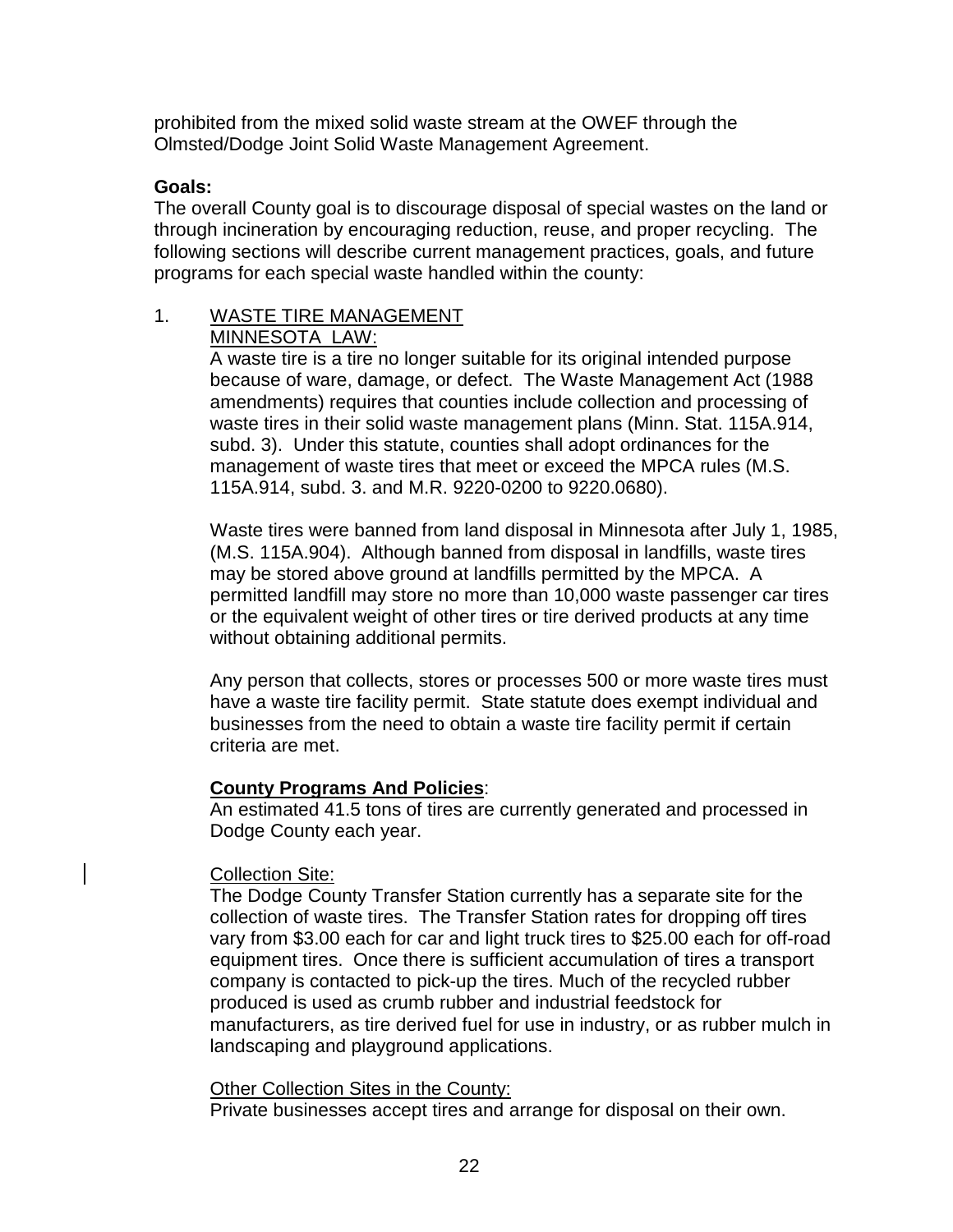County Solid Waste Ordinance:

The Dodge County ordinance enforces state law by reference.

### **Programs To Be Continued Or Developed:**

#### Stockpile Inventory:

Dodge County and the MPCA have inventoried all waste tire stockpiles in the county. Violations of state law will be enforced. There are no known unpermitted tire collection locations at this time. The Dodge County Recycling Center plans to continue accepting used tires.

Responsible Person: The County Environmental Services Director

Estimated Staff Time and Budget: Minimal staff time is required to operate the collection site. Staff time is considered a part of recycling operation outlined in Appendix D. Costs are covered by tip fees and will increase annually with inflation.

Timeline: Continue existing programs indefinitely.

### 2. ELECTRONIC WASTE MANAGEMENT MINNESOTA LAW:

Effective July 1, 2006, a person may not place in mixed municipal solid waste an electronic product containing a cathode-ray tube. (M.S. 115A.9565)

"Covered electronic device" means computers, peripherals, facsimile machines, DVD players, video cassette recorders, and video display devices that are sold to a household by means of retail, wholesale, or electronic commerce.

## **County Policy and Goals:**

As of July 1, 2006, covered electronic devices are banned from disposal in landfills. About 38 tons a year of covered electronic devices are generated and collected by Dodge County public drop in 2011.

The county plans to continue contracting an electronic waste recycler that uses sound environmental processes that includes removing cathode-ray tubes.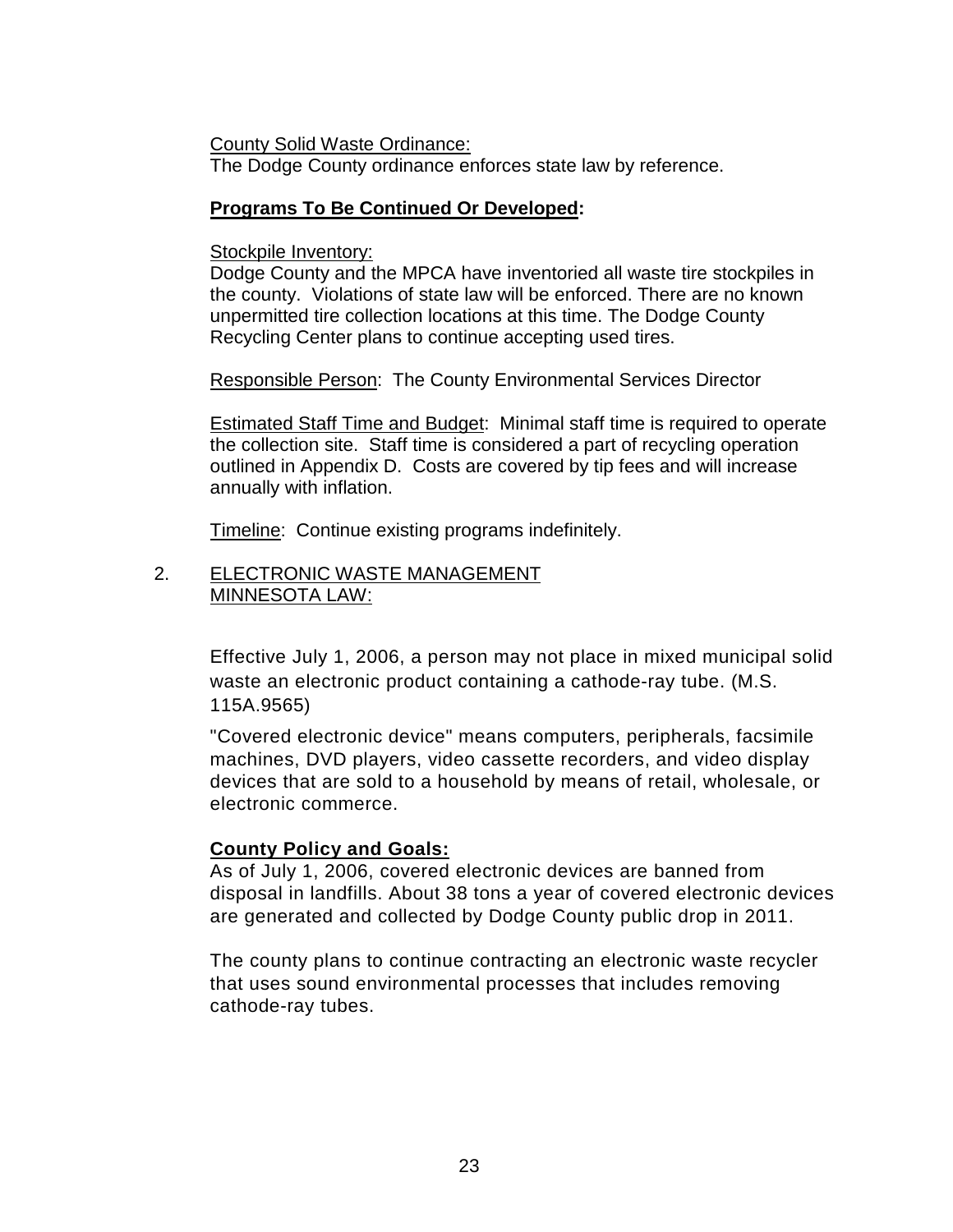### **Existing Public Sector And Private Sector Programs**:

A separate area at the County Recycling Center is set aside for storage of electronic waste. Dodge County contracts with private companies for transport and recycling of electronics.

The typical rate for the collection of electronics is \$0.00 - 15.00 per unit.

When requested by residents, electronics are collected for a fee by some haulers in the County. Some electronics retailers in the area accept electronics for free and arrange for collection and recycling on their own.

#### **Programs To Be Continued Or Developed**:

The County will publicize this recycling activity in recycling brochures, county website and occasionally in public service announcements to encourage greater participation. Collection rates for electronics will be kept low to discourage improper disposal.

Responsible Person: The County Environmental Services Director

**Estimated Staff Time And Budget: Staff time is considered a part of** recycling operation outlined in Appendix D. Costs are covered by tip fees from electronics disposal and may increase annually with inflation.

Timeline: Continue existing programs indefinitely.

#### 3. MAJOR APPLIANCE MANAGEMENT MINNESOTA LAW:

A person may not place major appliances in mixed municipal solid waste or dispose of them in a solid waste processing or disposal facility after July 1, 1990 (M.S. 115A.9561).

Major appliances are clothes washers and dryers, dishwashers, hot water heaters, garbage disposal, trash compactors, conventional ovens, ranges and stoves, air conditioners, microwave ovens, refrigerators, and freezers.

#### **County Policy And Goals**:

As of July 1, 1990, appliances are banned from disposal in landfills. Most appliances are brought to the Transfer Station/Recycling Center by the public. The Recycling Center receives approximately 65 tons of appliances annually.

The County plans to continue contracting an appliance transporter that complies with state, federal and local regulations and uses a sound environmental process that includes removing capacitors from electric motors; safely disposing of polychlorinated biphenyls (PCB's), reusing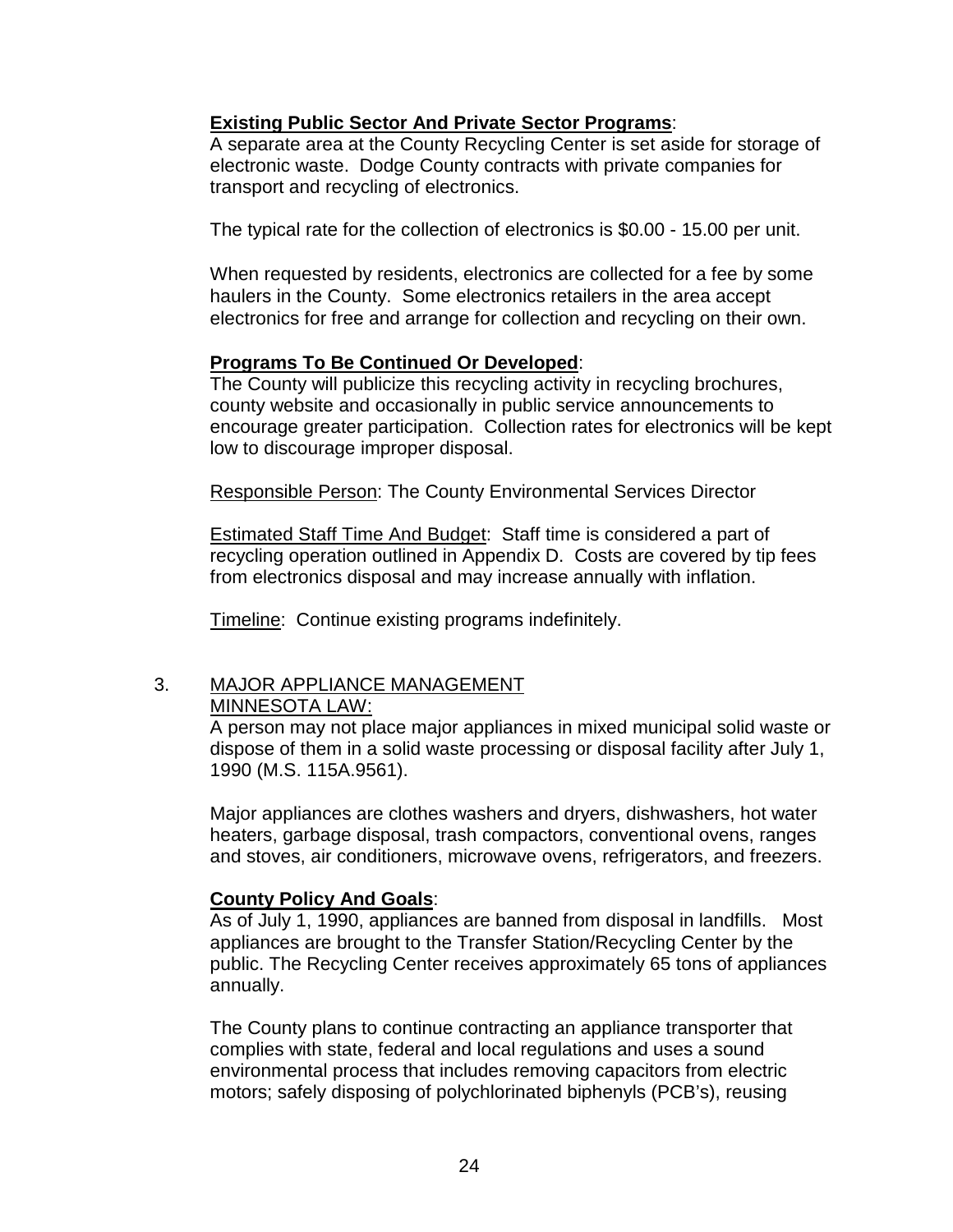Freon or chlorofluorocarbons (CFC's) from refrigerators, freezers, and air conditioners; and shredding and reusing metal in the appliances.

#### **Existing Public Sector And Private Sector Programs**:

A separate area at the County Recycling Center is set aside for storage of appliances. Dodge County contracts with private companies for transport and recycling of the appliances.

The typical rate for the collection of appliances is \$15.00 per unit.

When requested by residents, appliances are collected for a fee by some haulers in the County. New appliance retailers in the County also accept appliances for a fee and arrange for collection and recycling on their own.

#### **Programs To Be Continued Or Developed**:

The County will publicize this recycling activity to encourage greater participation. Collection rates for appliances will be kept low to discourage improper disposal. Landowners' improperly storing or processing appliances will be investigated.

#### Responsible Persons:

The County Environmental Services Director

Estimated Staff Time And Budget: Minimal staff time is required to operate the collection site. Staff time is considered a part of recycling operation outlined in Appendix D. Costs are covered by tip fees from appliance disposal and will increase annually with inflation.

Timeline: Continue existing programs indefinitely.

#### 4. USED MOTOR OIL AND OIL FILTERS MINNESOTA LAW:

Minnesota Statute 115A.916 states, a person may not place used oil in mixed municipal solid waste or place used oil or oil filters in or on land, unless approved by the agency.

Used oil includes: spent automotive lubricating oils (including car and truck engine oil), transmission fluid, brake fluid, and turbine, and bearing oils, hydraulic oils, metal working oils, gear oils, electric oils, refrigerator oils, and railroad draining; and spent industrial process oils.

Minn. Stat. 325.11 requires that any person selling at retail or offering motor oil or oil filters for retail sale in Minnesota must; provide a notice indicating the nearest location, or a location within ten miles of the point of sale, where used motor oil or oil filters may be returned for recycling or reuse; or provide collection of used motor oil and oil filters.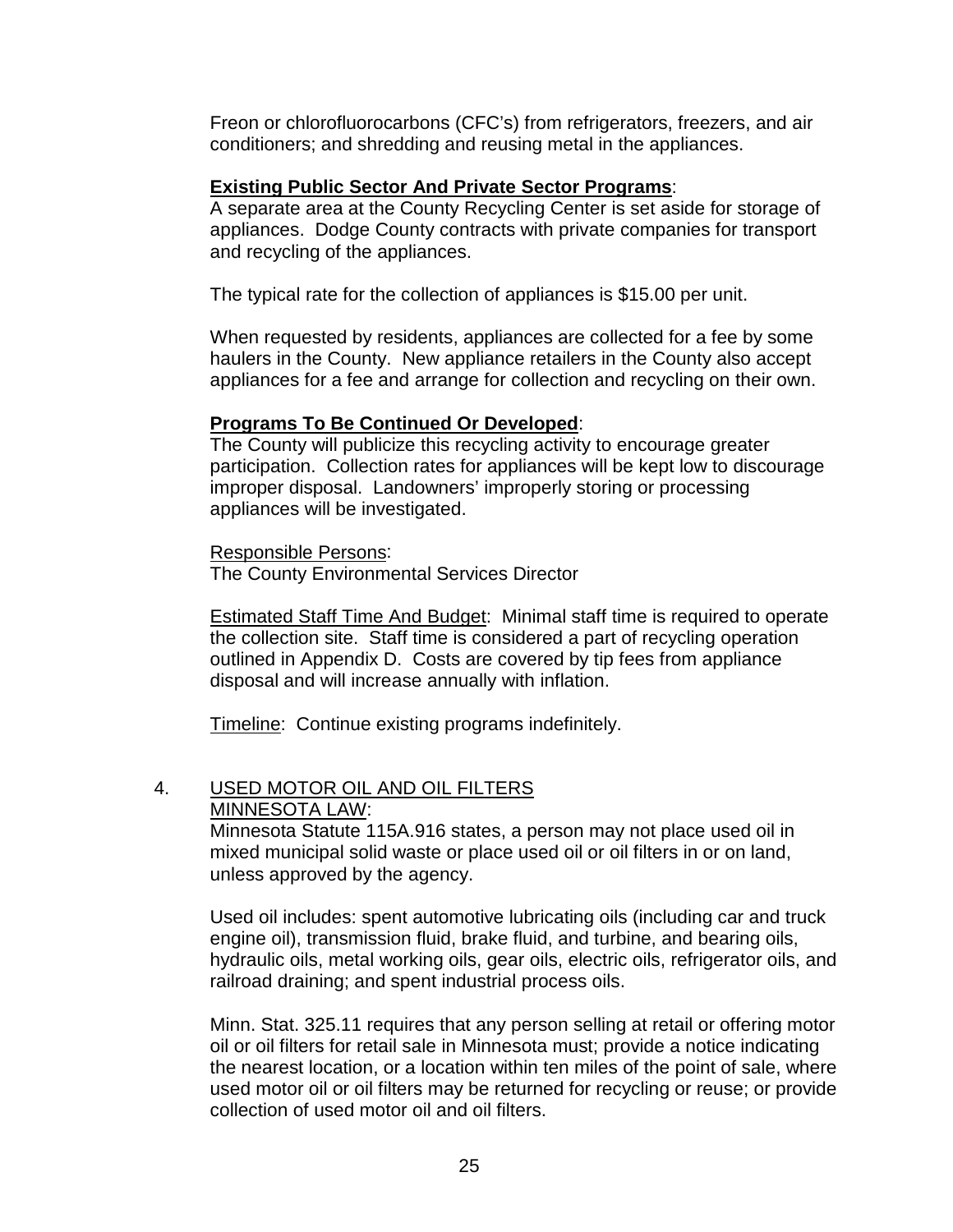## **County Policy And Goals**:

Consistent with State Law. Offer additional collection opportunities for residents.

#### **Existing Public Sector And Private Sector Programs:**

Dodge County currently has a program for the recycling or reuse of used oil and oil filters. There are several locations in the County where residents can drop-off used oil and oil filters free of charge. One of the locations is the Dodge County Recycling Center the others are service stations and implement dealers. The County anticipates keeping the used oil storage tank at the Recycling Center.

#### **Programs To Be Continued Or Developed**:

The County will provide public education materials describing waste oil and oil filter regulations, the hazards of improper disposal, and collection optional.

Responsible Persons: The County Environmental Services Director

Estimated Staff Time and Budget: Minimal staff time is required to operate the collection site. Staff time is considered a part of recycling operation outlined in Appendix D. Tip fees from solid waste disposal or SCORE funds cover costs.

Timeline: Continue existing programs indefinitely.

#### 5. SHARPS MANAGEMENT

Safe Sharps management is regulated in Sect. 2 MN Stat. 116.835 stating that a sharps manufacturer that sells and distributes sharps at a minimum must provide for the safe collection and proper disposal of sharps; educate consumers about safe management and collection opportunities; and support efforts by retailers, pharmaceutical distributors, local governments, health care organizations, public health officers, solid waste service providers, organizations representing patients who use sharps, and other groups with interest in protecting public health and safety through the sale, collection and proper disposal of sharps. .

#### **County Policy And Goals**:

Dodge County will direct public education efforts for proper sharps disposal.

#### **Existing County Programs**:

The Dodge County Recycling Center accepts sharps/syringes. They are to be put in a leak proof, puncture proof container. The customer puts the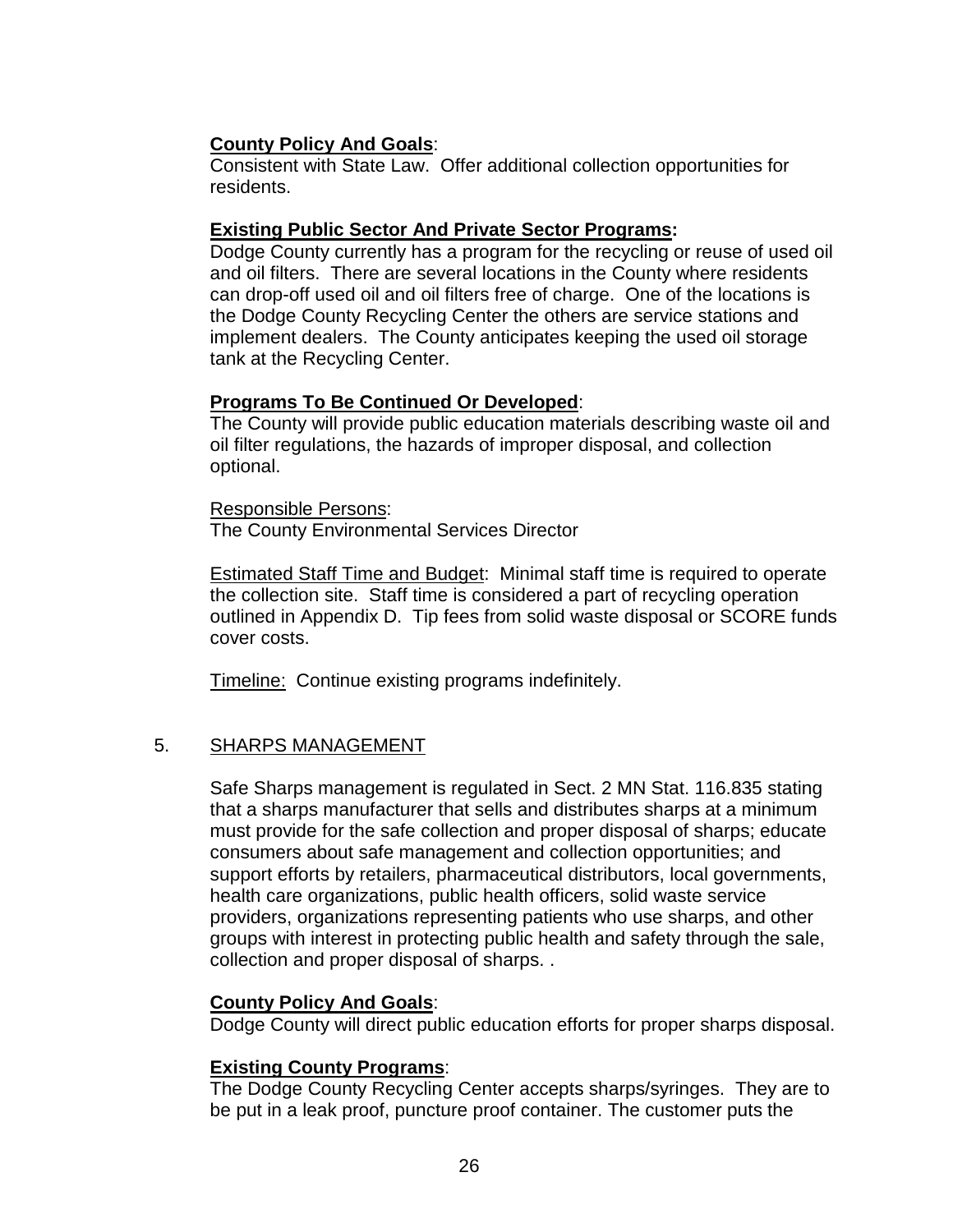container into a gondola located in the Recycling Center Building. Dodge County has an agreement with the Mayo Clinic Medical Incinerator for pick up and disposal.

#### **Programs To Be Continued Or Developed**:

Sharps will be specified as a recoverable material in public information programs.

Responsible Persons: The County Environmental Services Director

Estimated Staff Time And Budget: Minimal staff time is required to operate the collection site. Staff time is considered a part of recycling operation outlined in Appendix D. Costs are covered by SCORE funds and recyclables revenue.

Timeline: Continue existing programs indefinitely.

#### 6. PHARMACEUTICAL WASTE MANAGEMENT

Dodge County is a part of the Take it to the Box Program for disposal of unused or outdated prescription, over-the-counter and pet medications.

#### **County Policy And Goals**:

Dodge County will direct public education efforts to promote the Take-it-to the-Box program and proper pharmaceutical waste disposal.

#### **Existing County Programs**:

The Dodge County Sheriff Department and the Kasson Police Department are drop off locations where medications are accepted.

#### **Programs To Be Continued Or Developed**:

Pharmaceuticals will be specified as a recoverable material in public information programs.

Responsible Persons: Dodge County Sheriff Department and Kasson Police Department

Estimated Staff Time and Budget: In 2011, 166 lbs were incinerated at the cost of \$.90 a lb. Minimal staff time is required for this program.

Timeline: Continue existing programs indefinitely.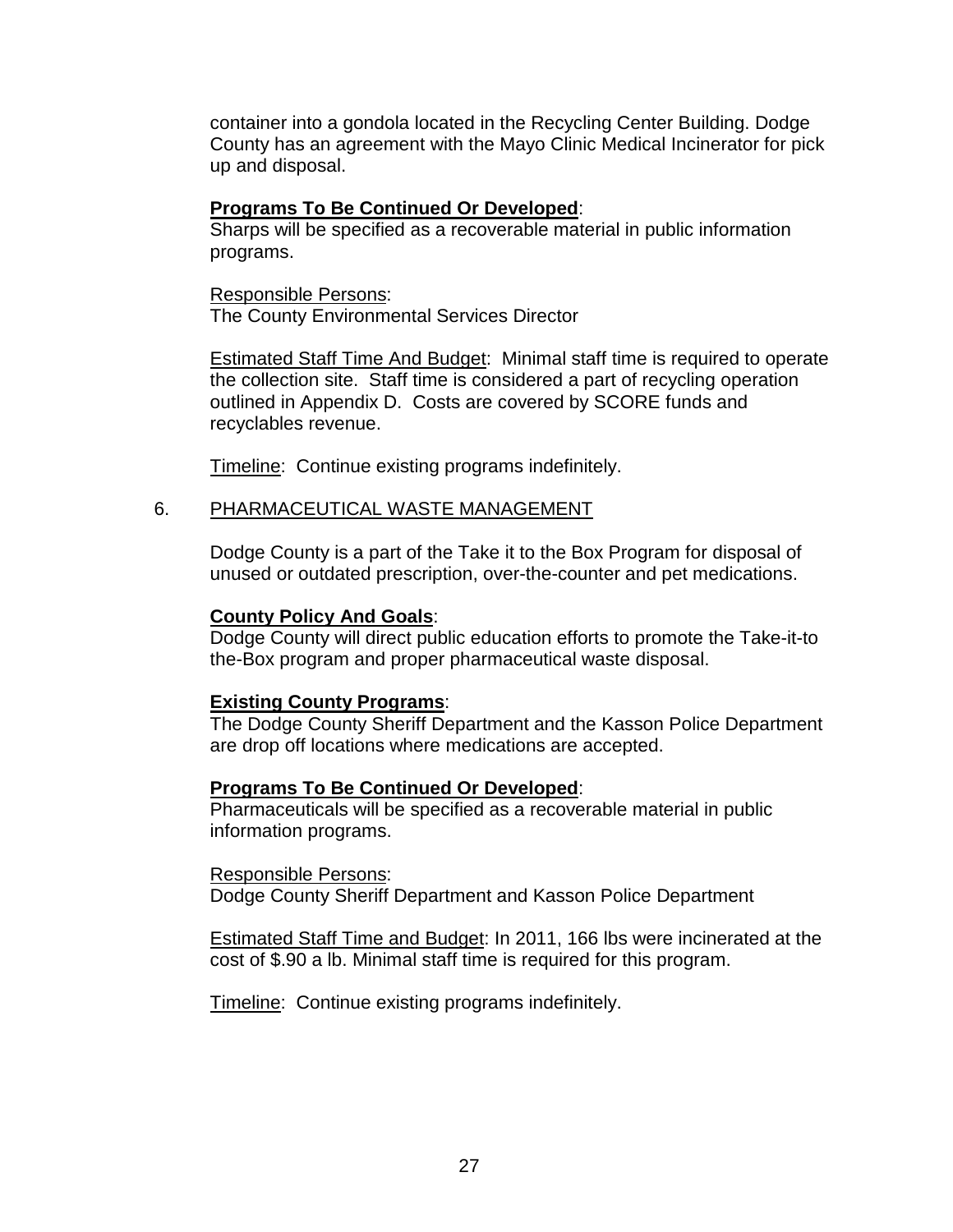#### 7. BATTERY MANAGEMENT MINNESOTA LAW:

A person may not place a lead acid battery in mixed municipal solid waste or dispose of a lead acid battery. A person who violates this section is guilty of a misdemeanor. (Minn. Stat. 115A.915).

A person selling lead acid batteries at retail or offering lead acid batteries for retail in this state shall accept, at the point of transfer, lead acid batteries from the customers (Minnesota Statute 325E.115). Retailers are also required to accept your used lead acid batteries, EVEN IF YOU DO NOT PURCHASE A BATTERY.

## **County Policy And Goals**:

Dodge County will direct public education efforts at motor vehicle battery hazards and recovery options if there is a problem with the current battery "deposit" system.

The goal-volume table in Appendix F estimates the amount of lead batteries generated and recovered each year in Dodge County.

## **Existing County Programs**:

The Dodge County Recycling Center accepts lead acid batteries. However, the majority of batteries are returned to retail stores and service stations.

## **Programs To Be Continued Or Developed**:

Auto batteries will be specified as a recoverable material in public information programs. Private collection of motor vehicle batteries will continue.

Responsible Persons: The County Environmental Services Director

Estimated Staff Time And Budget: Minimal staff time is required to operate the collection site. Staff time is considered a part of recycling operation outlined in Appendix D. Costs are covered by SCORE funds and recyclables revenue.

Timeline: Continue existing programs indefinitely.

# F. HOUSEHOLD HAZARDOUS WASTE

#### **Current Practice:**

Dodge County currently contracts with The Olmsted Regional Hazardous Waste Facility. The contract allows Dodge County residents to drop-off household hazardous waste at the facility. It also provides for the sorting, processing, treatment, and final disposal of household hazardous waste from Dodge County collections. Dodge County also contracts with Goodhue County for use of their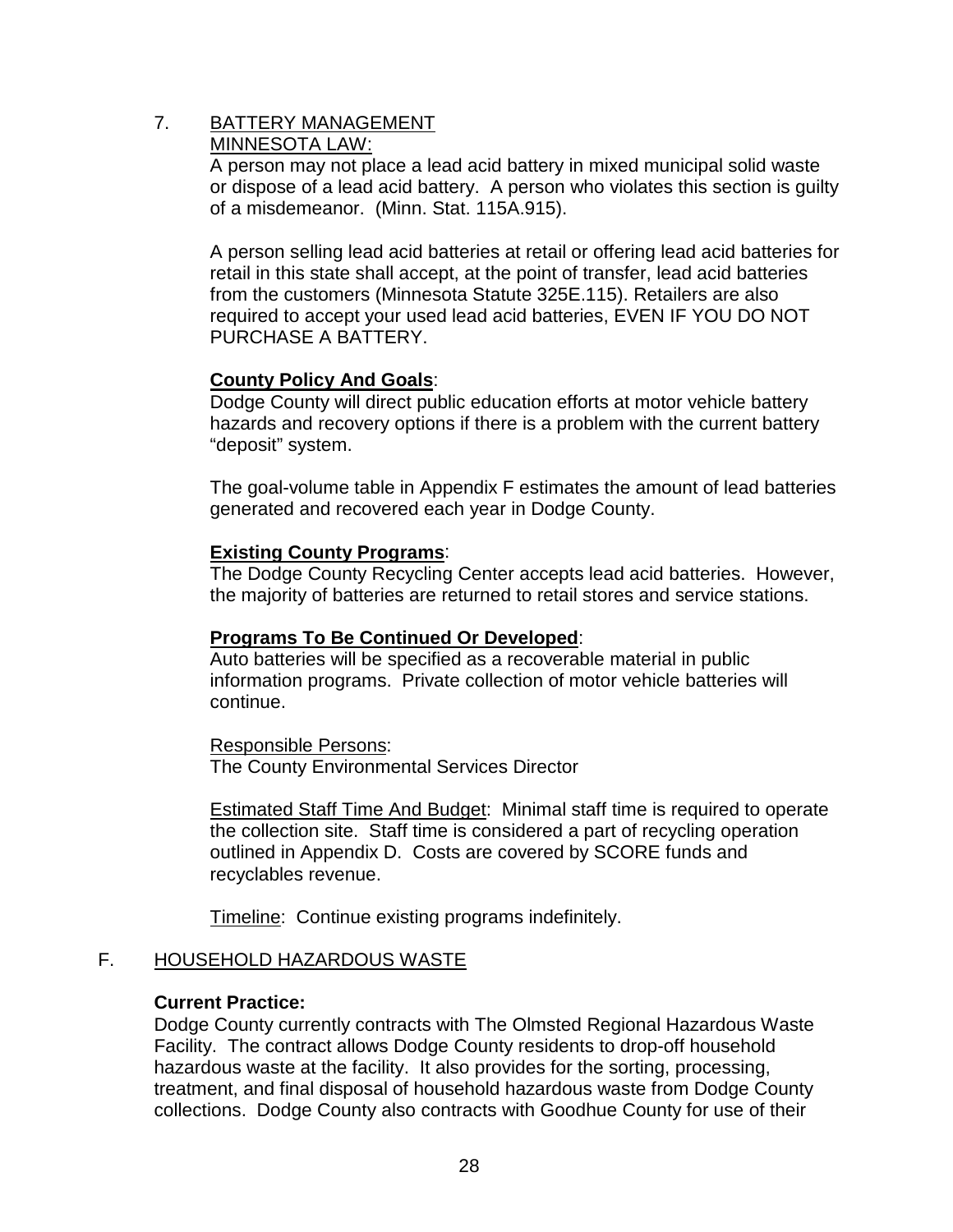mobile collection program. Due to budget cuts, Dodge County has suspended HHW mobile collections in 2009 and has not resumed collections to date.

Dodge County residents are encouraged to bring their household hazardous waste to the Olmsted HHW Facility as published on the Dodge County Website, in the recycling brochure, in the yearly HHW mobile collection flyer and in the weekly business directory of the Dodge County Independent newspaper. There is no fee to the resident for dropping off household hazardous waste. Olmsted County assesses a fee to Dodge County of \$43(currently) per household that utilize this service to pay for their staff time and disposal. The average cost to Dodge County over the last several years has been approximately \$6,000/yr.

### **Goals:**

Properly dispose of household hazardous waste by providing education and technical services as well as providing regular collection opportunities at convenient locations.

### **Alternatives:**

Olmsted County has received a MPCA permit to operate a permanent regional household hazardous waste collection facility. The MPCA strongly encourages adjoining counties to use a regional facility. Due to the high costs associated with establishing a permanent collection facility and because Olmsted County's Facility is close, Dodge County does not consider operating a permanent facility as an option.

## **Recommendations:**

Because of the economic downturn and budget restraints for the state and county government, the existing mobile collection program was discontinued in 2009 for Dodge County. Olmsted, Goodhue and Wabasha County still continue their mobile collections. Dodge County will continue to consider providing collection services for limited HHW including paint. Dodge County does not believe that any significant changes will take place in the next ten years.

The program is administered by the Environmental Services Department. Tenyear program costs are described in Appendix D. Dodge County plans to continue the existing program at least through 2013.

# G. CONSTRUCTION AND DEMOLITION WASTE MANAGEMENT PROGRAM

## **Current Practice:**

The County currently disposes of demolition debris in the Dodge County Demolition Debris Landfill, MPCA Permit #SW477. The landfill receives approximately 3800 cubic yards of demolition debris each year on average. The active phase of the landfill will likely reach capacity in 2014. At that time, the demolition debris will need to be disposed of in the last cell which has capacity for at least 20 years of Dodge County demolition debris. The county currently accepts clean wood for creating wood chips and clean concrete to crush for aggregate.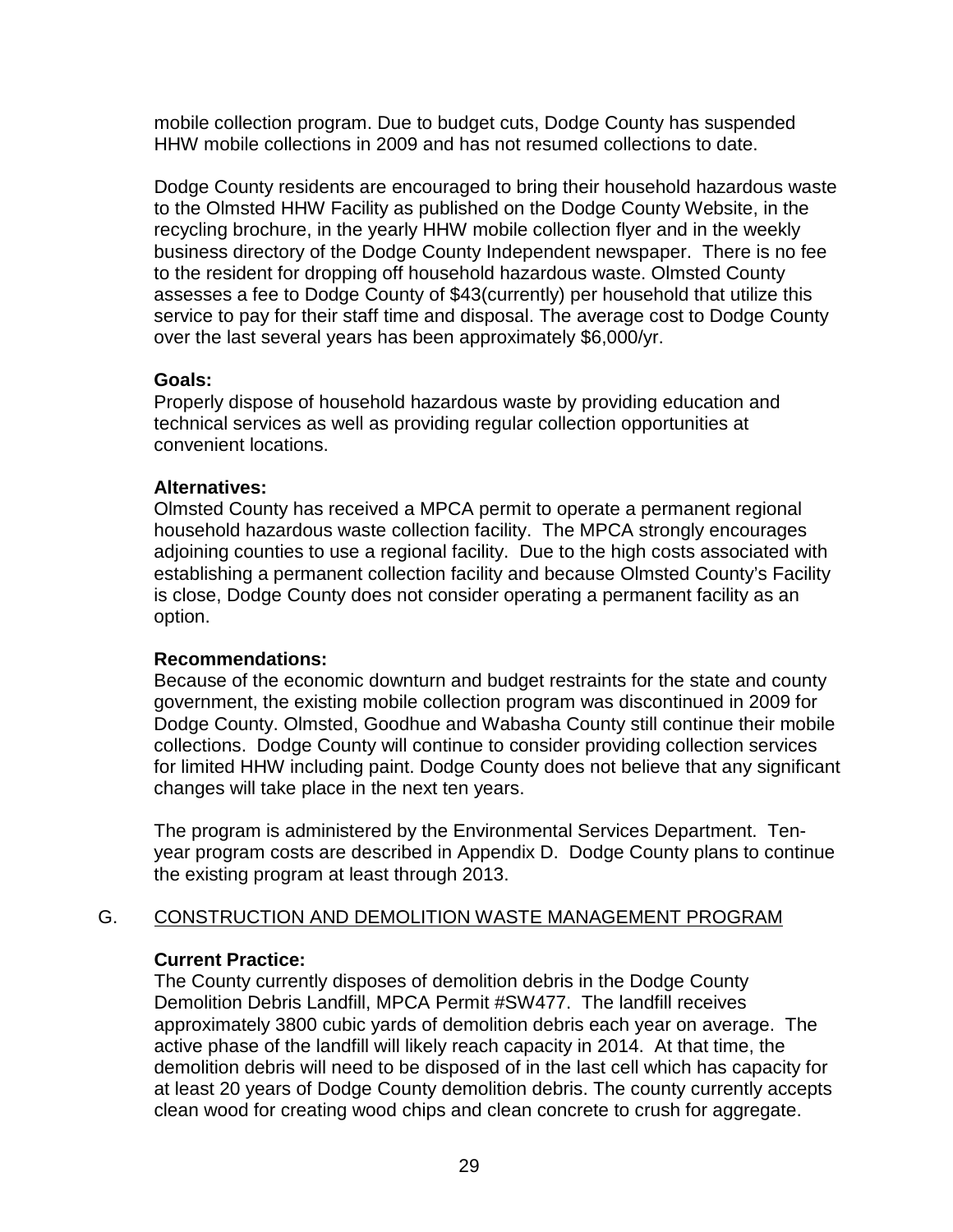Demolition solid waste and on-site disposal provisions are discussed in Section VI. of the Solid Waste General Ordinance #1.

#### **Goals:**

Dispose of demolition debris in the Dodge County landfill properly and with the least amount of impact on the local environment. Future goals include separating clean wood and other reusable or recyclable materials and grinding for fuel and salvage for reuse.

#### **Alternatives:**

The Dodge County Landfill can provide suitable disposal for demolition for nearly 30 years. There are no other demolition landfills within 15 miles of the county's geographic center.

Recycling construction debris is possible for some high volume collectors; however, no facilities are located within an economically reasonable distance. Onsite reuse is possible for a small portion of demolition waste received at the county landfill. The items with the greatest possibility for reuse and recycling is wood and shingles.

Dodge County could also close its landfill and transport demolition debris to another permitted landfill.

#### **Recommendations:**

Because convenience is a key for proper disposal, the county plans to develop the next phase of disposal for demolition waste at the Dodge County Landfill. The County should actively promote reuse of materials by encouraging waste generators to separate at the source. The county should provide a stockpile of reusable waste at the landfill for generators who wish to reduce their disposal charge by sorting their waste. Dodge County should continue to evaluate options for wood, shingles, sheetrock waste, and other recyclable/reusable waste.

The County should also evaluate the economics and liabilities associated with continued operation of its existing landfill as opposed to transport to other permitted landfills.

The program will be administered by the Dodge County Environmental Services Department. The Transfer Station employees will supervise operation. Ten-year program costs are described in Appendix D. Demolition disposal programs are planned to continue indefinitely.

#### H. LITTER CONTROL AND ON-SITE DISPOSAL

#### **Current Practice:**

Roadside dumping, dumping on private land and use of burn barrels has been a problem for many years. MPCA information regarding burn barrels was inserted in the Dodge County Independent Shopper reaching approximately 10,000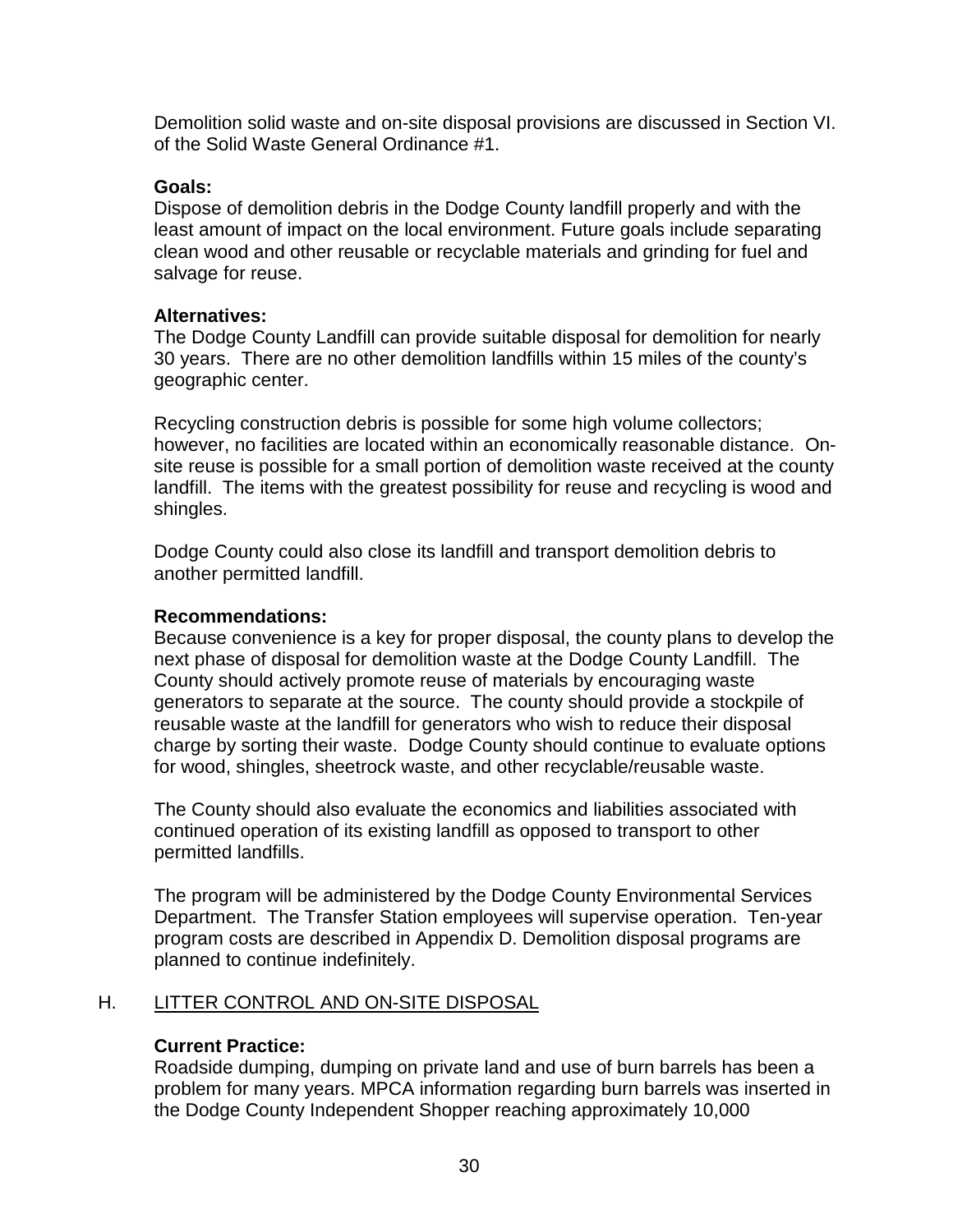households in 2011 along with continual information that is posted on the Dodge County website for better ways to dispose of waste. On-site disposal regulation is provided with a permit by rule through the MN Pollution Control Agency.

### **Goals:**

Discourage open dumping and burning of MSW on farmland by providing strong educational and technical services in combination with convenient disposal services.

### **Alternatives:**

Dodge County wishes to control this activity and is currently evaluating a number of options including:

- 1. Implement county ordinance that clearly defines suitable disposal practices and encourages use of licensed waste haulers.
- 2. Focus education efforts on the alternatives to open dumping, burning, and litter.
- 3. Develop an infrastructure of drop-off sites so that rural residents with no commercial hauling service have easy access to disposal.

### **Recommendations:**

Review of alternatives should include analysis of impact, logistics, and cost. It is possible that the County would pursue funding through the Minnesota Pollution Control Agency (MPCA) grant program. Currently all staff time is in-kind service funded by solid waste and water quality programs.

## I. MSW DISPOSAL

#### **Current Practice:**

All mixed municipal solid waste (MSW) generated in Dodge County is designated, by ordinance to a County Transfer Station unless it is transported out of state.

From the Transfer Station, processible MSW is transported to the Olmsted Waste to Energy Facility (OWEF). The OWEF is obligated, through a joint agreement between Dodge and Olmsted Counties, to burn the MSW. During maintenance activities at the OWEF, all MSW is buried in the Olmsted County Landfill. Waste that is non-processible must also be landfilled. Full description of the operation of the joint facilities is attached as Appendix H and Appendix I and a more detailed description can be found in the 2012 Olmsted County Waste Management Plan Update. Since operation began in 1987, the tipping fee at the OWEF has risen from \$35.00/ton to \$105.26/ton. The cost of landfilling has risen from \$30.00/ton to \$105.26/ton. Approximately 6590 tons of Dodge County MSW was incinerated in 2011; approximately 866 tons was landfilled. For discussion of landfill and OWEF permit status, capacity, environmental monitoring, and financial assurance reference the 2012 Olmsted County Solid Waste Management Plan Update.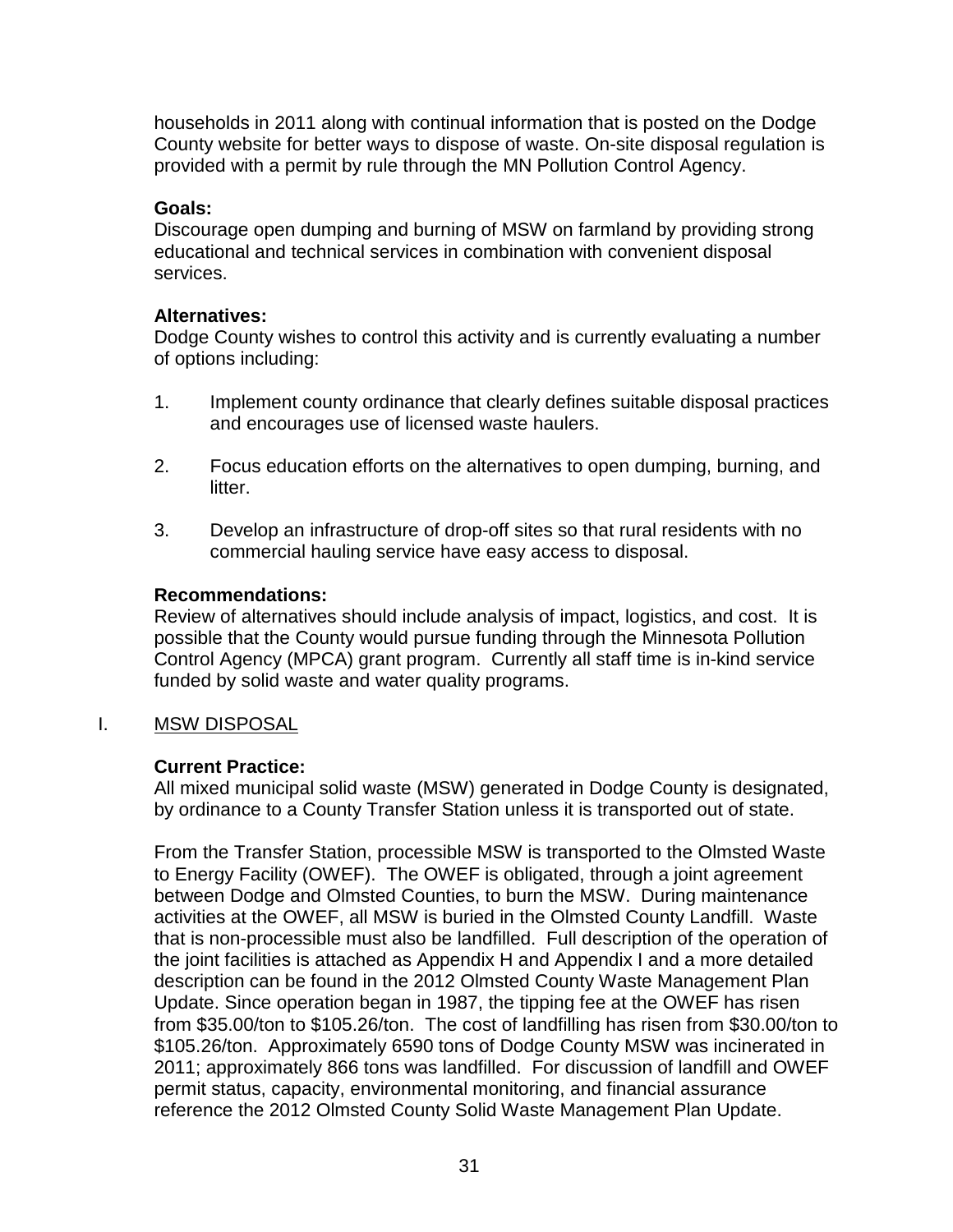Dodge County is not directly responsible for any closed landfills; the Dodge County Landfill, SW-121, is part of the Minnesota Closed Landfill Program, therefore surface and groundwater are monitored by the Minnesota Pollution Control Agency.

Dodge County's Joint Powers Agreement with Olmsted County assures disposal of all Dodge County MSW through June, 2028. Therefore, Dodge County does not need to develop any additional solid waste disposal facilities in next 10 years.

#### **Goals:**

Continue to comply with the conditions and intent of the Dodge/Olmsted Joint Solid Waste Management Agreement that provides for final disposal of all materials that are not handled by recycling, composting, and household hazardous waste programs.

### **Alternatives:**

Because Dodge and Olmsted counties have a binding 25 year agreement for MSW disposal, no alternatives were considered which would violate this agreement. The Joint Agreement does not in any way restrict Dodge County's options for recycling and composting. Olmsted County has signed contracts with all licensed waste haulers in the county. The hauler contract requires haulers to deliver waste to the OWEF.

**Recommendations:** Dodge County plans to continue to remove components of the waste stream that have material value or that have little or no fuel value at the incinerator by:

- 1. Maximizing recycling,
- 2. Composting yard, food, and other easily degradable materials, The MSW Transfer Station operation requires approximately five (5) full time county employees. The program is administered by the Environmental Services Department. User fees and special assessments pay the costs. The ten-year budget projection can be seen in Appendix D. The operation is scheduled to operate at least until the Dodge/Olmsted Joint Agreement expires in 2028. The Joint Agreement has a clause that allows Dodge County to extend the agreement beyond 2028 with similar conditions. Dodge County's initial intent is to extend the agreement.

## J. Staffing, Funding and Ten Year Update

A total of 5 full-time staff, all with Landfill Operator III certification, operate the Dodge County Transfer Station, Recycling Center, Demolition Landfill and Compost Facility. The site manager operates the scale house along with the managerial duties. The remaining operators sort material, load and transport materials, provide customer service, and maintain equipment, yard and buildings.